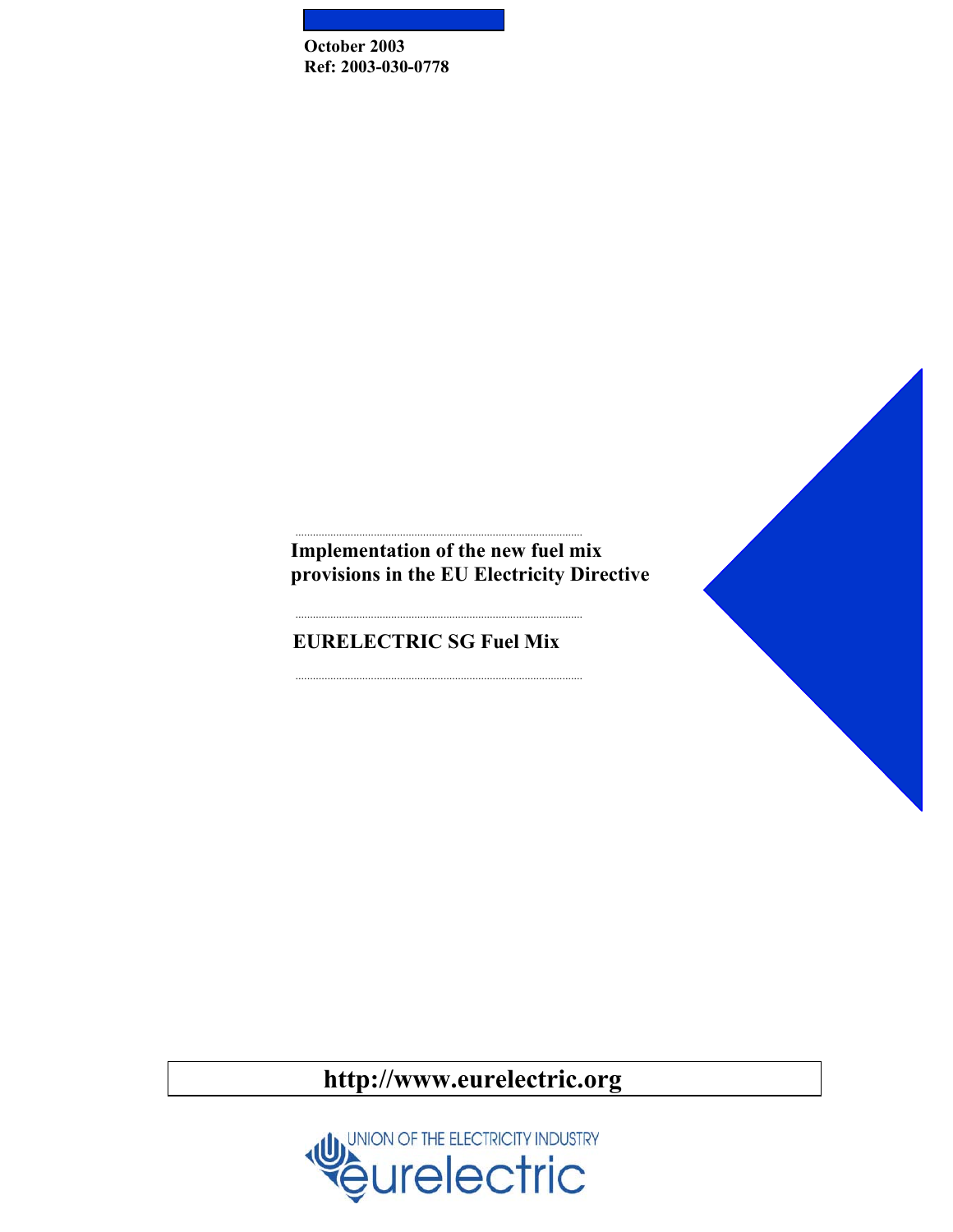

The **Union of the Electricity Industry–EURELECTRIC** is the sector association representing the common interests of the electricity industry at pan-European level, plus its affiliates and associates on several other continents.

In line with its mission, EURELECTRIC seeks to contribute to the competitiveness of the electricity industry, to provide effective representation for the industry in public affairs, and to promote the role of electricity both in the advancement of society and in helping provide solutions to the challenges of sustainable development.

EURELECTRIC's formal opinions, policy positions and reports are formulated in Working Groups, composed of experts from the electricity industry, supervised by five Committees. This "structure of expertise" ensures that EURELECTRIC's published documents are based on high-quality input with up-to-date input information.

For further information on EURELECTRIC activities, visit our website, which provides general information on the association and on policy issues relevant to the electricity industry; latest news of our activities; EURELECTRIC positions and statements; a publications catalogue listing EURELECTRIC reports; and information on our events and conferences.

# **http://www.eurelectric.org**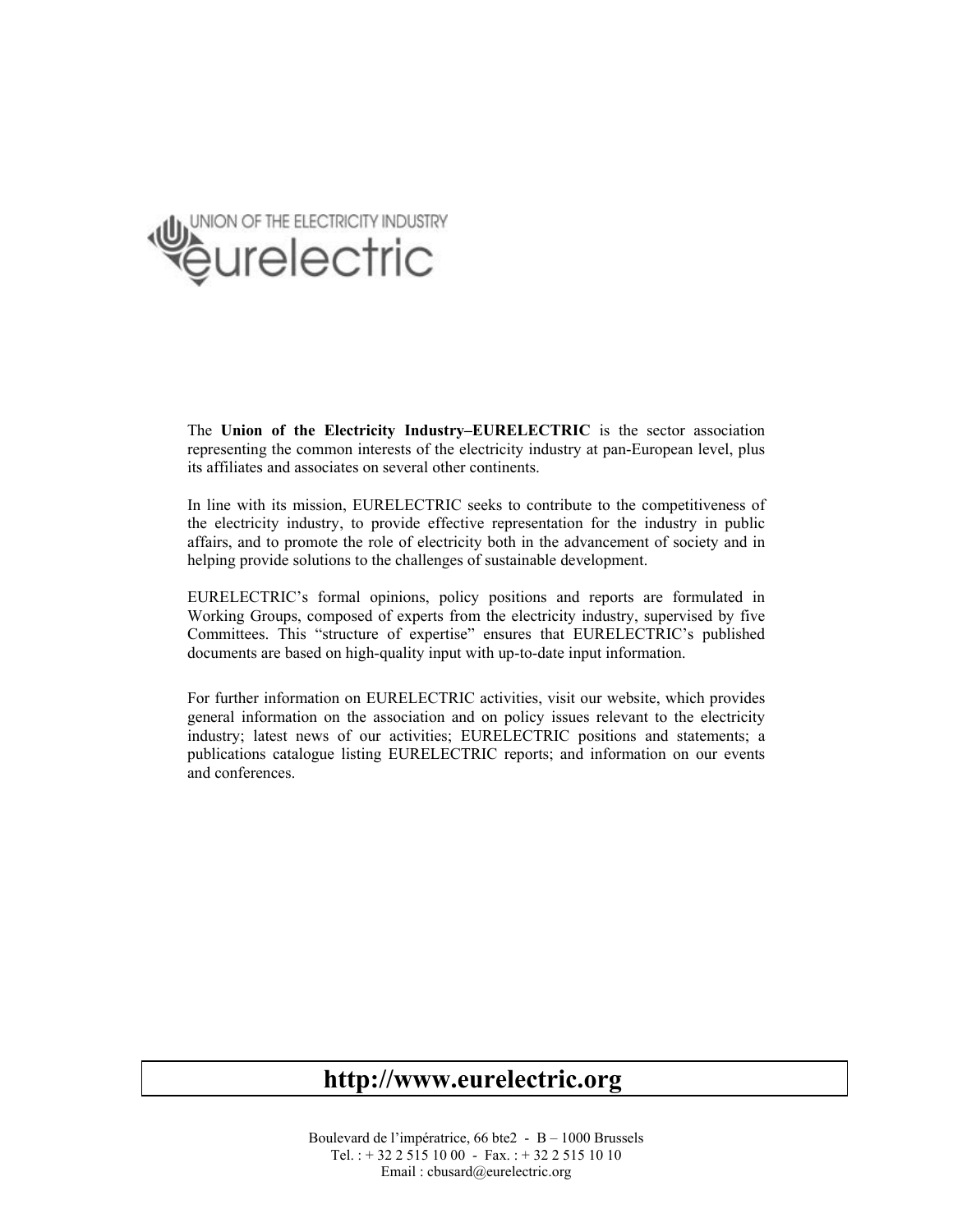# **Implementation of the new fuel mix provisions in the EU Electricity Directive**

#### ............................................................................................

# **EURELECTRIC SG Fuel Mix**

............................................................................................

Paper prepared by:

Birgit BODLUND (Chairwoman, SE) Chris ANASTASI (GB), Michel CRUCIANI (FR), Jose Marcos GONZALEZ CONEJERO (ES), Stefano GRANELLA (IT), Yvette GREMMEN (NL), Mark BELLONI (NL), Christian GÜTHERT (DE), Michal KOLCUN (SK), Vera KUCEROVA (CZ), Tommy LYKKEGAARD (DK), Paul MOTT (GB), Tomas MÜLLER (AT), Véronique RENARD (BE), Arnold VONBANK (CH), Bernhard WALTER (DE), Helmut WINDER (AT)

GERON Anne-Malorie (EURELECTRIC), Juho LIPPONEN (EURELECTRIC)

> Copyright © Union of the Electricity Industry – EURELECTRIC 2003 All rights reserved Printed in Brussels (Belgium)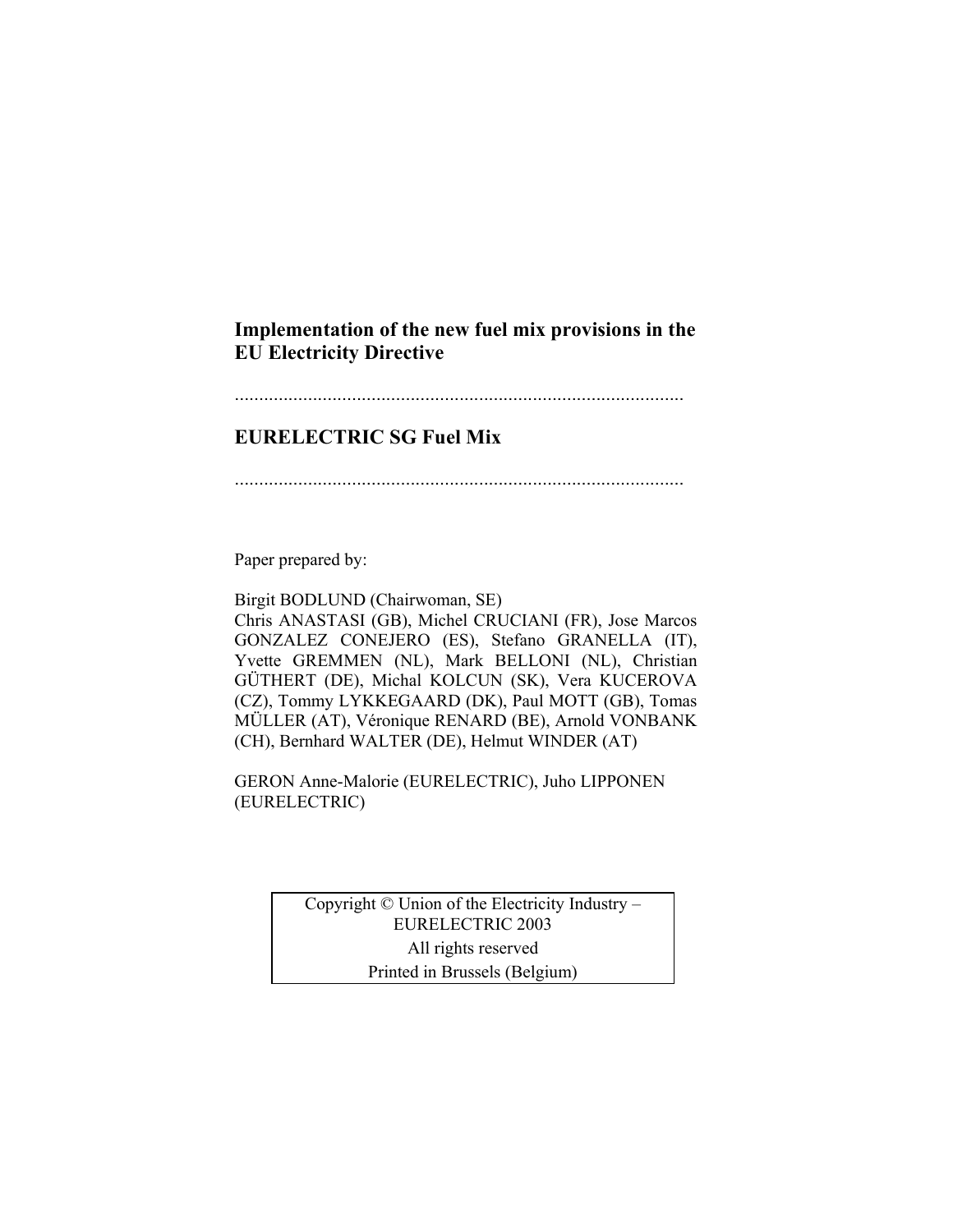# **Table of contents**

| <b>Executive summary</b>                                                |    |  |
|-------------------------------------------------------------------------|----|--|
| 1. Background                                                           | 9  |  |
| 1.1. The fuel mix disclosure provisions                                 | 9  |  |
| 1.2. Principles of a good fuel mix information scheme                   | 9  |  |
| 1.3. Customer perspectives                                              | 10 |  |
| 2. Existing Schemes                                                     | 12 |  |
| 2.1. Austria                                                            | 12 |  |
| 2.2. Belgium                                                            | 13 |  |
| 2.3. The Netherlands                                                    | 15 |  |
| 2.4. Sweden                                                             | 16 |  |
| 2.5. Switzerland                                                        | 16 |  |
| 2.6. Spain                                                              | 18 |  |
| 2.7. Germany                                                            | 18 |  |
| 2.8. United Kingdom                                                     | 18 |  |
| 2.9. Denmark                                                            | 18 |  |
| 2.10. France                                                            | 18 |  |
| 2.11. International scheme - Renewable Energy Certificate System (RECS) | 18 |  |
| 2.12. Environmental Product Declarations (EPD)                          | 19 |  |
| 3. Options for Implementation                                           | 20 |  |
| 3.1. Implementation based on pure estimates                             | 20 |  |
| 3.2. Contract-based approach                                            | 21 |  |
| 3.3. Certificate-based approach                                         | 21 |  |
| 3.4. Implementation based on best available information ('hybrid')      | 22 |  |
| 3.5. Evaluation of different approaches against key criteria            | 24 |  |
| 4. Practical considerations for implementation                          | 25 |  |
| 4.1 How to derive the fuel mix information                              | 25 |  |
| 4.2 How to present the fuel mix information                             | 26 |  |
| 4.3 How to verify the fuel mix information disclosed                    | 27 |  |
|                                                                         |    |  |

**Appendix 1. Relevant parts of the final text of the new Electricity Directive 2003/54/EC**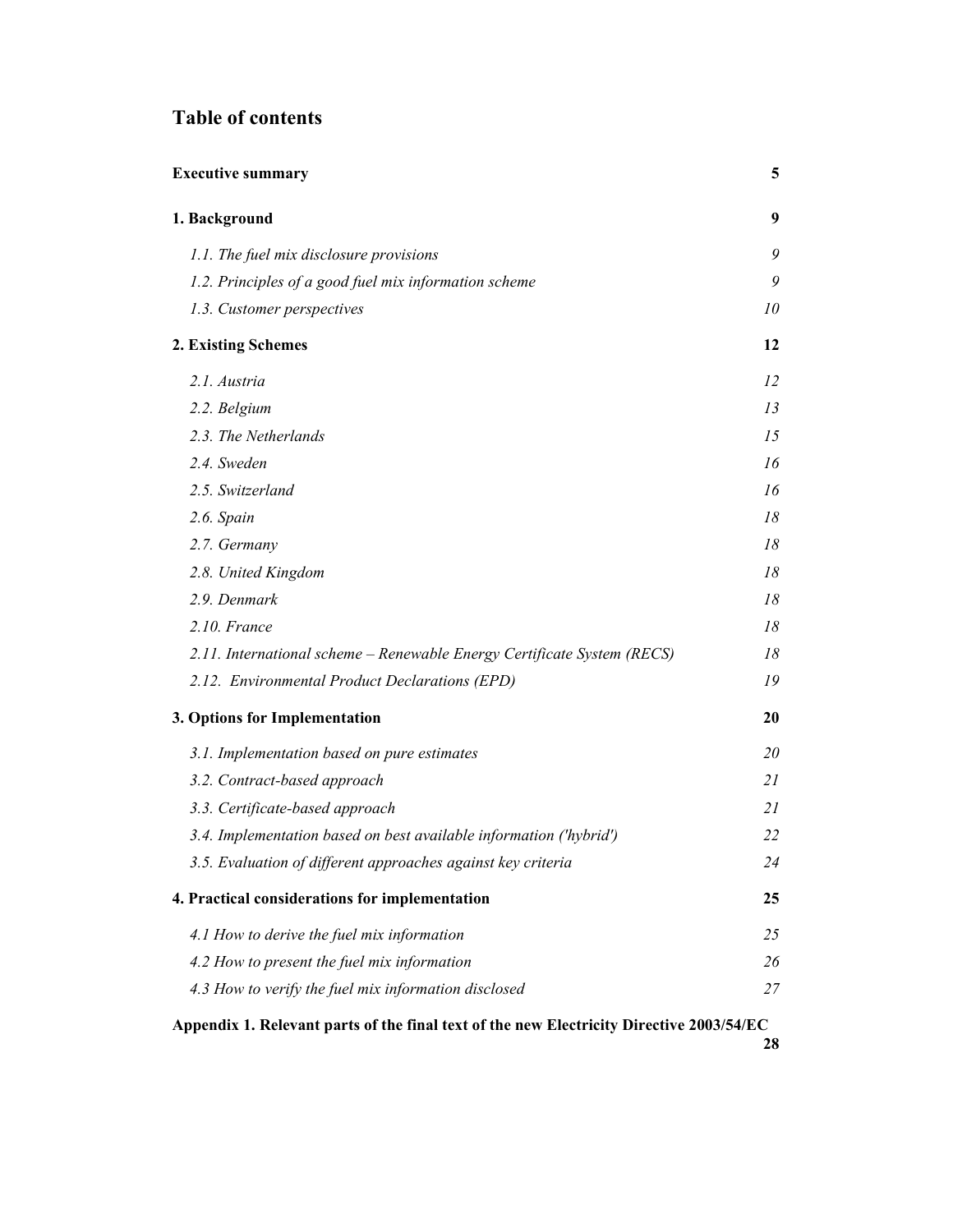# Executive summary

#### **Background**

- 1. The new Electricity Directive 2003/54/EC has as its main objective the further development of the liberalisation process in the EU. As part of this process it places an obligation on electricity suppliers to provide customers with information on the fuel mix they supply as well as on the emissions resulting from the production of electricity.
- 2. EURELECTRIC agrees customers should have access to this information since this is one of the factors customers may want to take into consideration when purchasing electricity. A number of options for fuel-mix disclosure are under consideration and these must be critically analysed before formal adoption by Member States.
- 3. It is important to emphasise that the main objective of the Directive is to give information to customers; it is not necessarily to promote or penalise certain technologies - other EU policy initiatives exist or may emerge that will do this driven by environment, security of supply, and other considerations.

#### **Customer perspectives**

- 4. There are a number of electricity attributes customers consider when making their choice of provider including price, reliability and security of supply, and reputation and quality of service. The Directive places considerable emphasis on price, through promotion of liberalised markets, and fuel-mix disclosure, but the other attributes are of equal importance to the customer.
- 5. Evidence suggests that EU customers have tended to remain with their existing electricity suppliers (although some have negotiated better deals). For example the UK, the most successful in this context, has seen just 30% of the customers switch (and some of these are repeats); the Nordic countries have seen 10-25% switching while Germany and Austria have seen less than 10% of customers switch supplier.
- 6. There is some evidence from existing, mostly voluntary schemes, that customers need fuel-mix information that is understandable and based on a reliable system. Environmentally aware customers often prefer clearly certified renewable energy. Any fuel-mix disclosure system must be sympathetic to these customers needs.

# **Existing initiatives**

7. Existing mandatory initiatives at the member state level are restricted to Austria and more recently Belgium. The former requires suppliers to provide fuel-mix information for eleven categories, six of which are renewables. For Belgium the number of categories is fewer (five, with renewables considered together). The information disclosed in both countries is for the preceding calendar or financial year.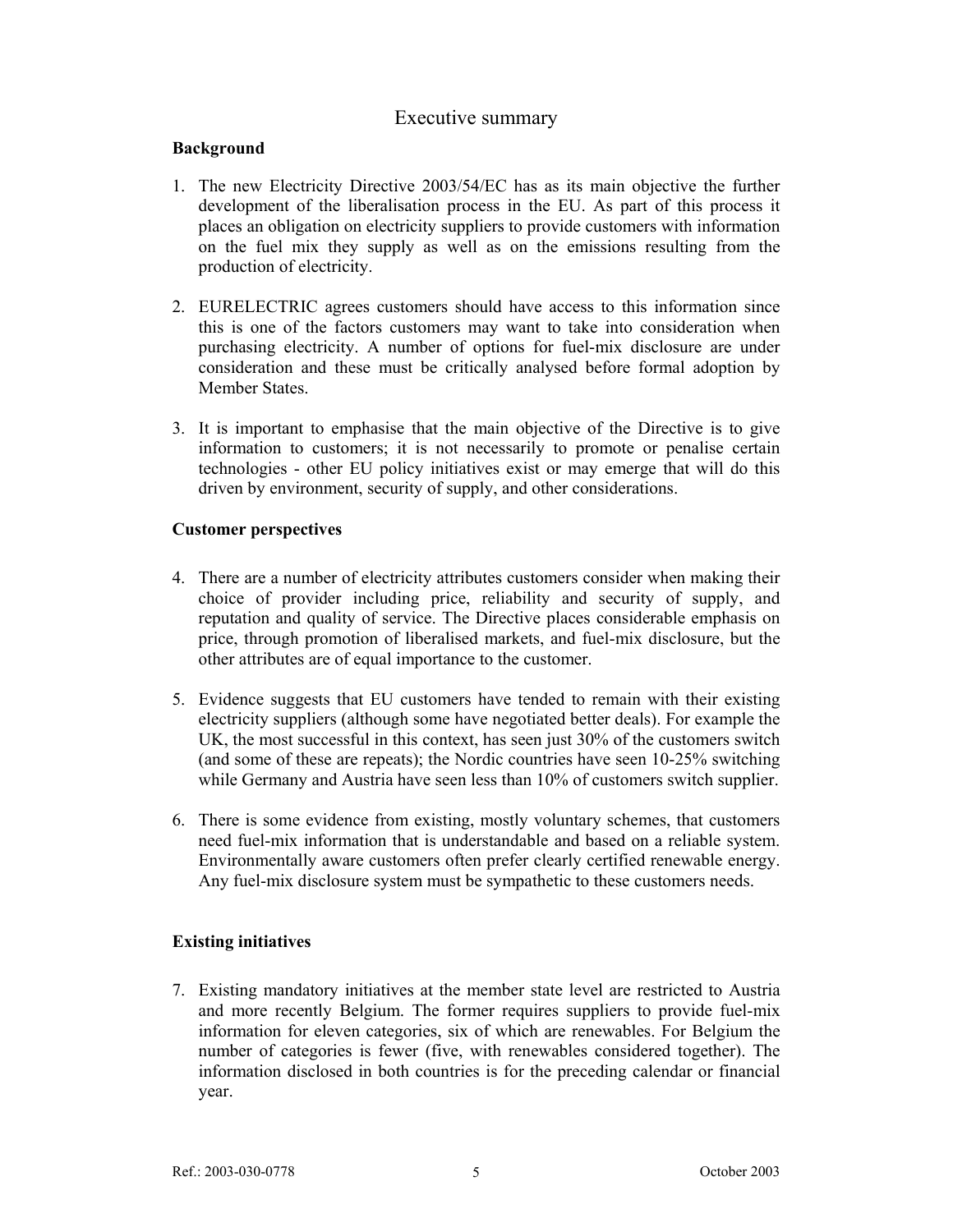8. Companies have voluntary initiatives in a number of countries. Examples include NUON in Holland, Vattenfall in Sweden and EDF in France. The overall approach is broadly similar to that proposed by the Directive although the level of detail differs from one company to another. Internationally recognised systems, such as ISO 14025, already exist to provide a framework for further voluntary disclosure. It is important that innovative practice at the company level must be allowed to flourish within the general framework proposed by the EC.

### **Options for implementation**

#### *Implementation based on pure estimation*

9. It is possible to estimate the fuel mix at the company, national level or regional level. In many cases this information is already available to the consumer, based on the generation statistics, and provided by industry and public bodies. It may not however provide the consumer with the degree of differentiation needed.

#### *Certificate-based implementation*

- 10. Certificate-based system separates the environmental or other attributes from the electricity and these are then traded in a separate market. It's supporters suggest this concept is entirely consistent with market development, and is already being used for so called 'green' (or renewable) electricity. However, the purpose of fuelmix disclosure should not be confused with the purpose of 'green' certificates.
- 11. EURELECTRIC believes that all-encompassing, detailed certificate-based systems are very costly and difficult to put in place in a comprehensive way. It is not clear how a certificate-based system might be implemented *in practice* for technologies other than renewable (i.e. for the fossils gas, coal and oil, and nuclear). And even if it were possible, a 100% certificate system would be very complicated and could lead to a highly fragmented certificates market with much reduced liquidity.

#### *Contract-based implementation*

- 12. Contract-based approaches work best in a monopoly market or a market with a low degree of separation and exchanges. In this market environment it would be relatively simple to provide the required fuel-mix data since the generation mix is very similar to the supply mix.
- 13. Therefore, the provision of fuel-mix information is consistent with a market of vertically integrated players and a relatively low interaction in the value chain from production to supply. This is however no longer the case in most parts of the EU and the next phase of the liberalisation process described in the new Electricity Directive will make this option increasingly less attractive and even impossible to implement alone.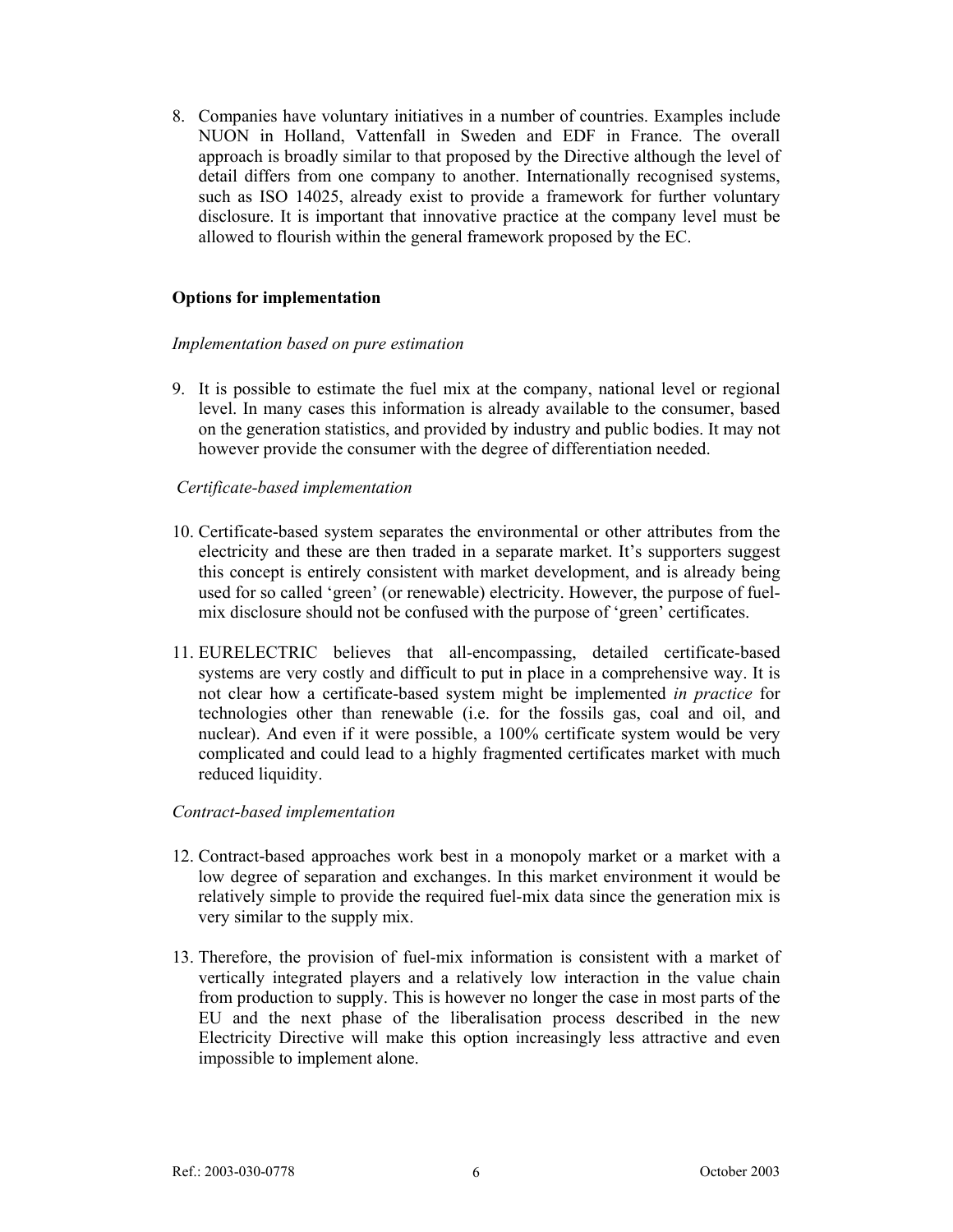#### *Implementation based on 'best available information' ('hybrid')*

- 14. An approach that uses best available information has a number of major advantages the most important being that it is the simplest to implement and the most feasible on the time-scale involved. It builds on information much of which exists, and can provide disclosure with adequate accuracy and simplicity to the final customer.
- 15. However, there are concerns with such a provision particularly in fully liberalised markets where electricity is routinely traded on a portfolio basis and with traders, several times both through power exchanges and bilaterally, and in many cases across national boundaries. Some information sources simply do not exist (including aggregate figures held by power exchanges) and it is not possible to develop the requisite systems in respect of such forward trades within the philosophy of a liberalised market in a homogenous commodity, which is why substitute data provisions remain necessary.
- 16. This approach is essentially "hybrid" because it provides information based on:
	- own generation (if any);
	- generation of known fuel source, contracted on long term
	- in the case of traded electricity or electricity of unknown origin, the supplier refers to a suitable regional/national mix;
	- in addition, information on green certificates can be used.

### *Ranking of options*

- 17. The following principles are important when developing options for implementing the Directive:
	- a) Any fuel-mix disclosure system proposed must be compatible with prevailing and emerging electricity markets
	- b) The system should be simple for companies to implement
	- c) The information provided to customers must be relevant
	- d) It must be feasible to deliver the system on the time-scales required; it must also be possible to deliver the annual fuel-mix information in a timely fashion
	- e) The system should be cost-effective
	- f) The approach adopted promotes good environmental performance
- 18. The option based on "best available information" is with today's experience the best overall when judged against each of the criteria: simplicity; compatibility with existing markets; feasibility; and cost effectiveness. This option already exhibits a degree of harmonisation across member states.
- 19. All four approaches would provide the information needed to satisfy the directive, and provide a suitable driver for improved environmental performance.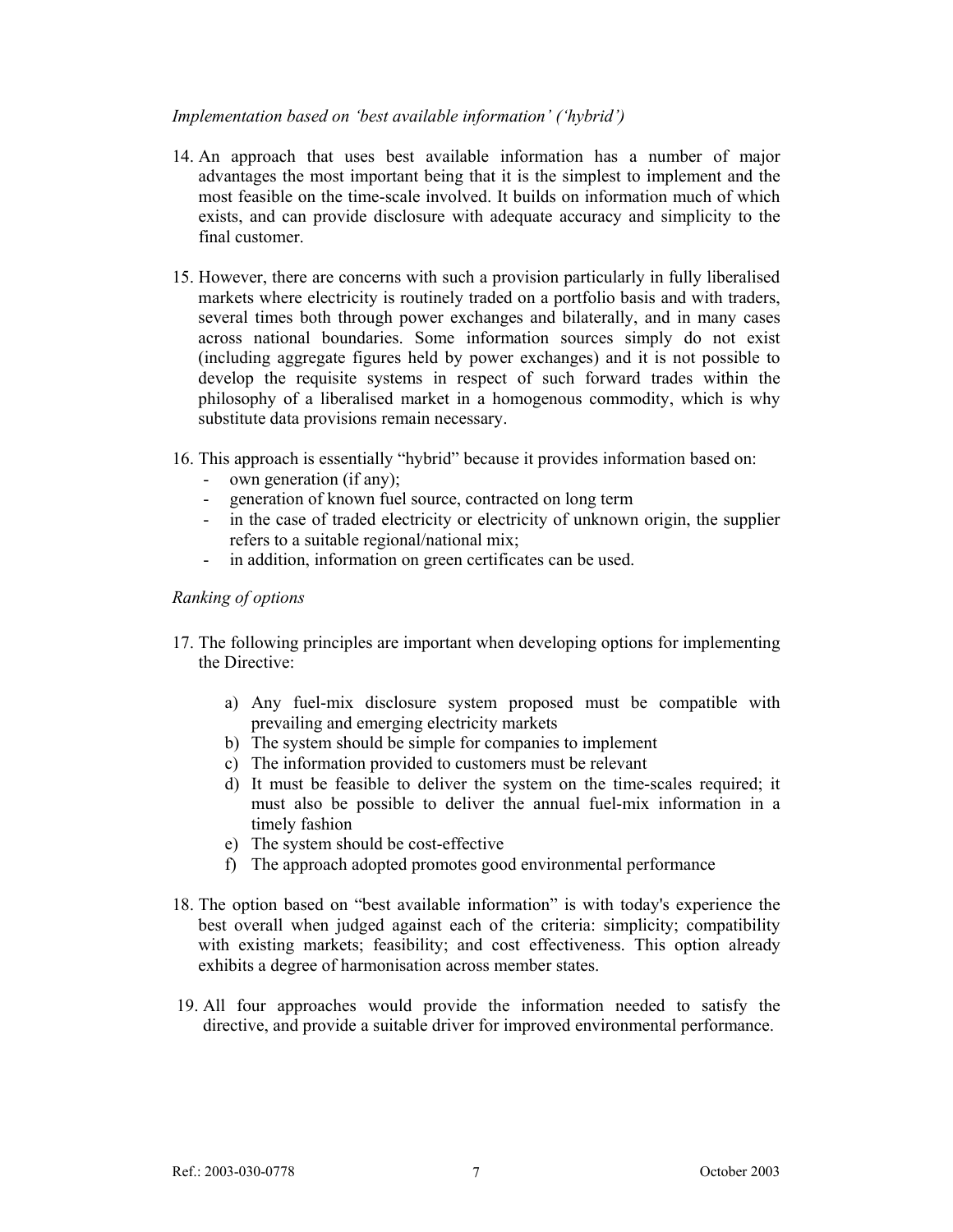#### **Practical considerations for implementation**

20. There are a number of practical considerations for implementation of the fuel-mix disclosure provisions of the Directive.

#### *On the system and procedures*

- Member States must have the freedom to choose a system so long as it conforms to the minimum requirements of the Directive
- The system to derive the information must not be bureaucratic or time consuming, rather it should be simple and practical
- The information should refer to the previous calendar year
- The first six-month period (July to December 2004) should be considered a pilot phase in which estimates are allowed.
- *Ex-post* verification of the fuel-mix, when appropriate, at Member State level
- Penalties should be limited to cases of proven misconduct of a supplier misleading consumers

### *On the fuel-mix-information*

- The fuel-mix provision must allow differentiated electricity products
- Fuel-mix information could be harmonised to include five technology classes: renewables, gas, coal and other fossil fuel, nuclear and 'other'
- Harmonised labelling of electricity across the EU, or common metrics beyond the minimum requirement, is premature
- Fuel-mix information can be given on the bill or on a separate leaflet
- The information should be given at least once a year
- Presentation of the fuel-mix information can vary so long as it is clear
- 21. These will not only ensure compliance with the requirements of the Directive, they may encourage additional voluntary action by companies in this important area. Fuel-mix disclosure will evolve in the future through adopting a 'learningby-doing' approach.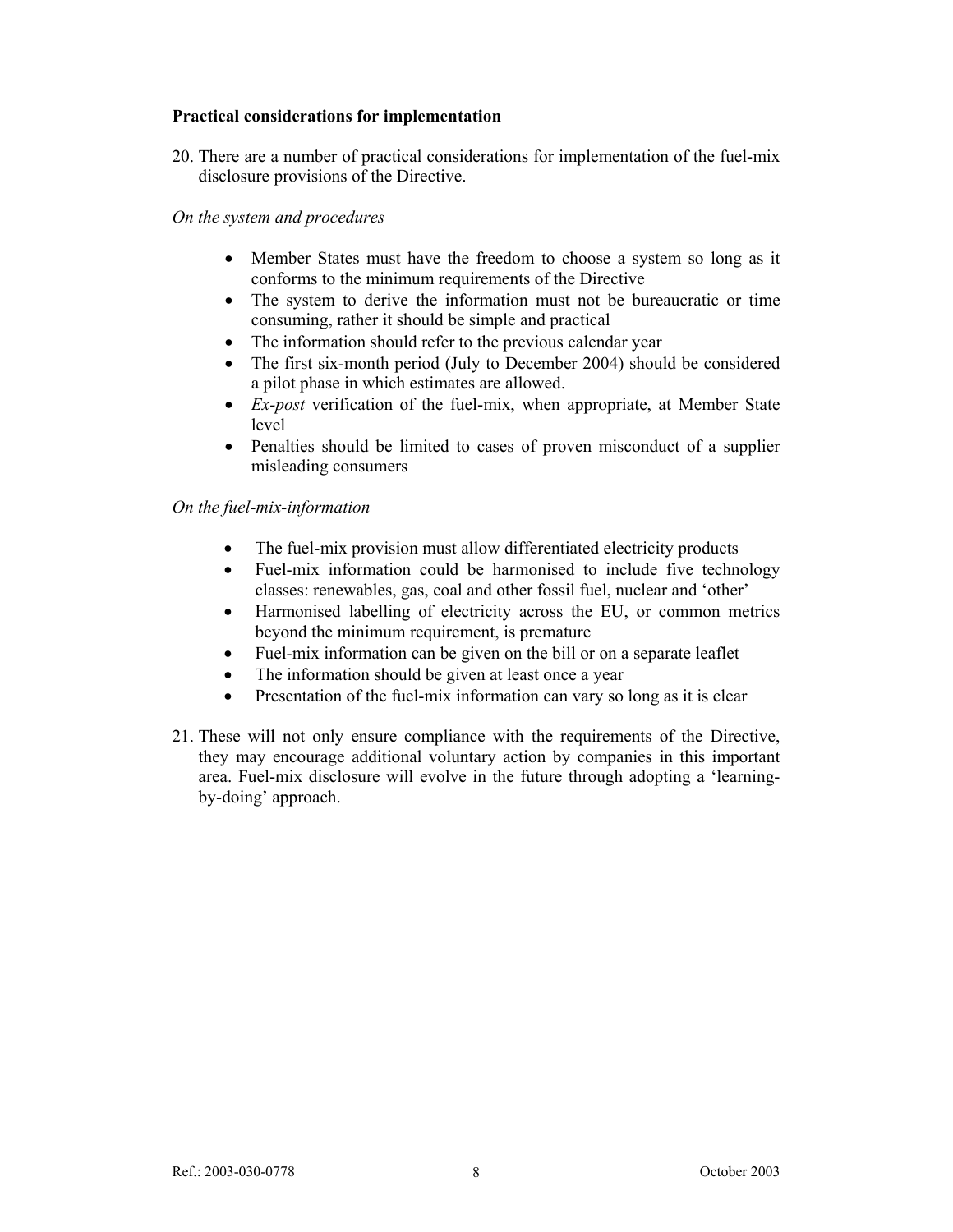# **1. Background**

The European Union is accelerating the process of liberalising the electricity and gas markets by adopting new electricity and gas directives (2003/54/EC and 2003/55/EC respectively). All non-household customers will be able to freely choose their electricity and gas supplier from 1 July 2004 and this is extended to all customers no later than 1 July 2007. In reality however, progress towards full liberalisation may develop faster, with markets in several EU Member States already open to all customers.

In addition to speeding up the market opening (the so-called quantitative measures) the newly adopted revision of the Electricity Market Directive also establishes qualitative measures to ensure full liberalisation. This includes legal unbundling of network businesses, regulated third-party access, sector-specific regulatory functions and reinforced public service obligations, including provisions on fuel mix disclosure by the supplier to its customers.

### *1.1. The fuel mix disclosure provisions*

As an element of the qualitative provisions, the new directive establishes an obligation on all electricity suppliers to provide their customers with information on their fuel mix and on the environmental impact of the electricity supplied. (Please see Annex 1. for relevant part of the final text of the Article 3.6 of the Directive.) This information must refer to the previous year and must be sent in or with the bills to all final customers. It is worth noting that this obligation is placed on the supplier and not on the generator. In liberalised electricity markets this means that information generators inherently dispose of now has to be transferred to suppliers who may obtain their electricity from various sources.

In addition, the Directive establishes principles for treating the information for power bought from power exchanges and the amount of electricity imported. The Directive also stipulates that Member States must put in place systems to verify that the information presented by the suppliers is correct.

The above provisions can contribute to better information being given to customers, which is a natural prerequisite in liberalised markets. It must however be borne in mind that fuel mix information systems must be designed in cost-efficient and simple way. This will enable rapid adoption of the Directive by the Member States and, crucially by the companies that will have to implement the measures proposed.

# *1.2. Principles of a good fuel mix information scheme*

The newly adopted revision of the Electricity Market Directive establishes an obligation on all electricity suppliers to provide their customers with information on their fuel mix as well as on the environmental impact resulting from the production of electricity.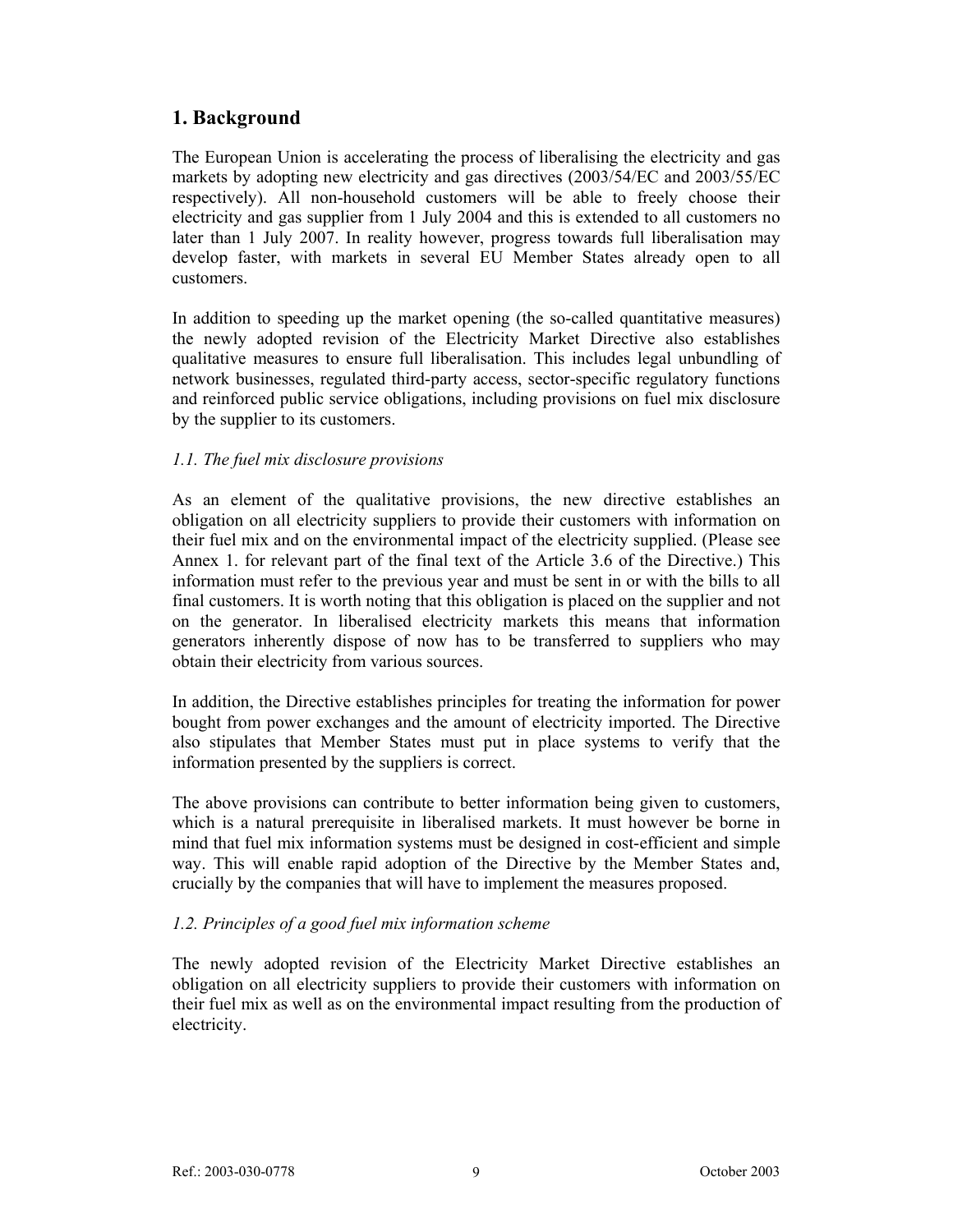In a monopoly market or a market with a low degree of separation and exchanges it would be relatively easy to provide the required data since the generation mix is very similar to the supply mix. Therefore, provision of fuel mix information is consistent with, and easy to apply in a market of vertically integrated players where there is a relatively low interaction in the value chain from production to supply.

However, there are several issues of concern with such a provision in a fully liberalised EU market where electricity is traded several times (through power exchanges and/or OTC-markets), often across national boundaries, and where suppliers may thus purchase their electricity from various sources. The information on generation mix, which generators possess, must be transferred to suppliers in a simple and cost-efficient way in order for the supplier to be able to disclose this information to its customers.

It is important to make clear that the purpose of the fuel mix information is to provide information to customers on the various primary fuels used to generate the electricity supplied - it is not necessarily to promote or penalise certain technologies, other EU policy initiatives exist or may emerge that will do this driven by environment, security of supply, and other considerations. Fuel mix information can help facilitate an informed choice by the customer.

EURELECTRIC thinks that the implemented EU-level system should comply with the following two sets of principles:

- **Simplicity.** The system should be easy for customers to understand and companies to implement. Simplicity will ensure fast results and improvements can then be made subsequently.
- **Compatibility with markets.** The system must be fully compatible with liberalised energy markets, in order to ensure liquidity of these markets.
- **Feasibility.** The system should be easy to implement within the strict time limit that the new directives set.
- **Cost-effectiveness.** The costs of setting up fuel mix disclosure schemes, both in producing the needed information and in verifying it, must be proportionate to the value of the information to the final customer, who will pay for this information at the end.
- **Relevance of information.** The information provided must be relevant to the final customers.
- **Driver for environmental performance.** This in turn can become a driver to electricity suppliers to offer products with good environmental performance.

# *1.3. Customer perspectives*

In liberalised markets customers make the choice about their electricity supplier based on a number of criteria. The most important factor is price; other criteria include reliability and security of supply<sup>1</sup>, quality of service, reputation of supplier and specific criteria concerning the supplied power, including environmental criteria and fuel mix information.

 <sup>1</sup> Customers may consider security of supply as one criterion when deciding on a supplier, even if it is essentially a distribution-related issue; quality of service can relate to both distribution and supply.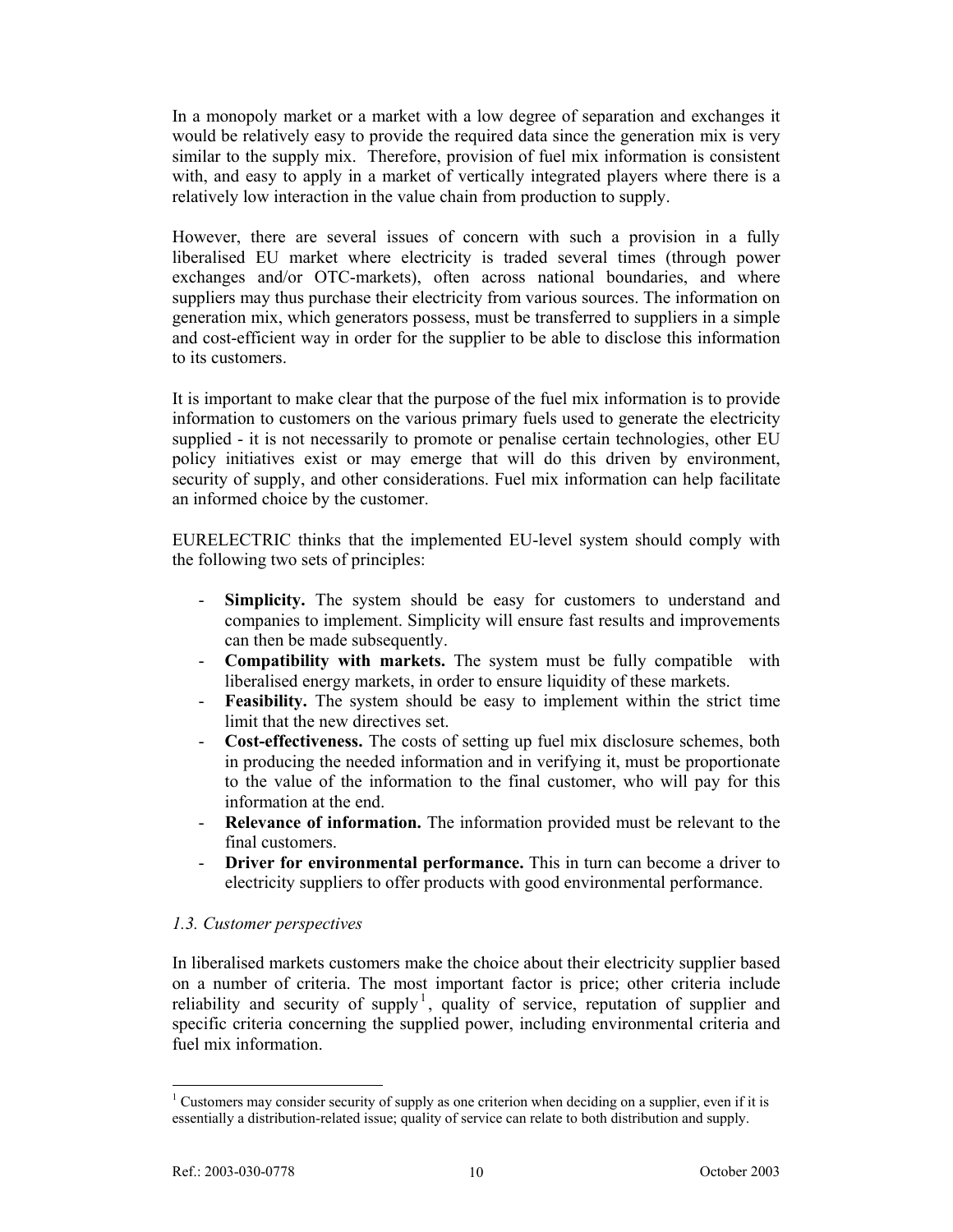To date, customer switching has developed unevenly in the liberalised markets i.e. the number of customers having switched their supplier varies significantly from one country to another. One can perhaps only state that at present the numbers are in general more likely to be rather small than large, with the notable exception of the UK where close to 30% of customers have switched their supplier. The respective figures are typically between 10% and 25% in the Nordic countries and well below 10% in the German and Austrian markets. It is worth noting that many customers have negotiated better deals with their current supplier.

It is our understanding that the aim at the European level is to develop free, fair and transparent markets in which customers are given the opportunity to choose their electricity supplier freely, for whatever reason. To ensure this, simple and reliable information on the fuel mix, and on the environmental profile associated with that mix, will be given to the market in a cost-effective manner.

As consumers learn to embrace the opportunities of multiple suppliers, the usefulness of fuel mix information will increase. This fact can be recognised and anticipated, even if the actual evidence for this is not readily apparent. Price remains the most important reason for customers to switch their supplier. This is confirmed by a recent study undertaken on behalf of the Commission concerning services of general economic interest which has provided an interesting analysis on the attitude of electricity consumers. There is a clear indication that price plays a major role but that reliability of electricity supply and the quality of service -notably quick repair in case of power cuts- are two other key issues for the customers. Environmental concerns seem to be more often mentioned by customers but they still have a relatively minor impact when it comes to customer switching<sup>2</sup>.

In those countries where voluntary or mandatory fuel mix information disclosure already exists, experience has shown that the fuel mix information should be understandable and based on a reliable system. Thus, suppliers must have some documentary evidence on the fuel mix they offer and that these are not only estimates. As regards renewables for example, caution should be taken that it has not been sold twice and thus accounted twice in the calculation of the fuel mix.

Customers with environmental awareness often prefer to choose a certain certified green electricity product. In most cases these green products are calculated based on the energy sold to the customer, whereas in most cases the overall fuel-mix information refers to the general production and/or the trading portfolio of the supplier. Any mandatory fuel-mix information must therefore be compatible with the existing voluntary product-based data.

All in all, a number of studies and surveys exist today, which shows a high degree of customer satisfaction concerning electricity supply. EUROBAROMETER publishes an annual assessment, which has demonstrated that among several services of general economic interest, electricity utilities consistently rank first together with postal services.

 <sup>2</sup> Study on services of general economic interest in the 15 EU countries, contract: PRS/2001/B5-3001/SANCO/A/53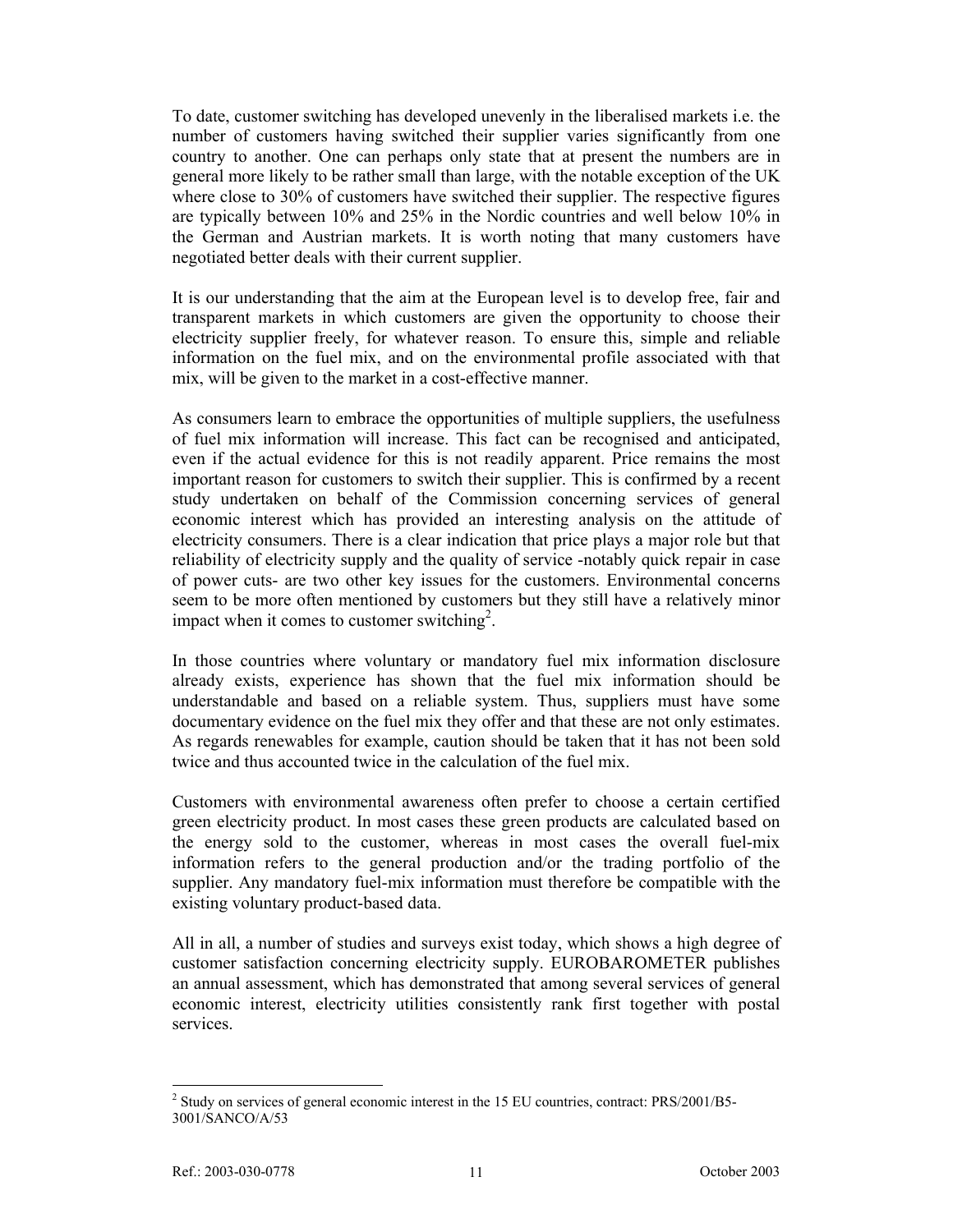# **2. Existing Schemes**

Electricity generators have tended to generate information on their fuel and generation mix as good practice. In a large majority of cases this information has been disclosed in the annual reports or environmental reports of the companies. In the new Electricity Directive, the obligation to provide fuel mix information is on the supplier. This makes it necessary to build a system to transfer this information from generators to suppliers in a free market where a supplier can source its electricity needs from various sources.

Examples of existing fuel mix disclosure systems are given below. This summary does not aim to give an exhaustive picture of the situations in all EU member states but rather intends to set out the general trends concerning fuel mix disclosure. Existing mandatory initiatives at the member state level are restricted to Austria and more recently to Belgium.

#### *2.1. Austria*

The Austrian Eco-electricity law (*Ökostromgesetz*) was enacted in August 2002. Article 8 stipulates that grid operators must, upon request, issue a guarantee of origin to the operator of a renewable energy sources facility. This certificate has to cover the amount of electricity generated, the type and maximum capacity of the facility, the time period and place of the facility, and the type of energy source used. In cases where renewable electricity is imported from countries of the EU, or any other country, those guarantees of origin as referred to in the EU Directive (Article 5) have to be applied.

Article 45 of the Austrian Law refers to labelling of electricity supplied by electricity traders or other suppliers to final customers. The supplier has to provide information on a percentage basis of the following primary energy forms:

- solid or liquid biomass,
- biogas,
- deposit gas,
- geothermal energy,
- wind and solar energy,
- hydropower,
- natural gas,
- crude oil and its derivatives,
- coal,
- nuclear energy and
- others

This information is based on the fuel mix structure of the preceding calendar or financial year. In cases where the primary energy source in not identifiable, the UCTE mix has to be applied. Traders have to document/provide information on the basis of calculation given on the label. An example of existing fuel mix disclosure model is shown in Figure 1 below.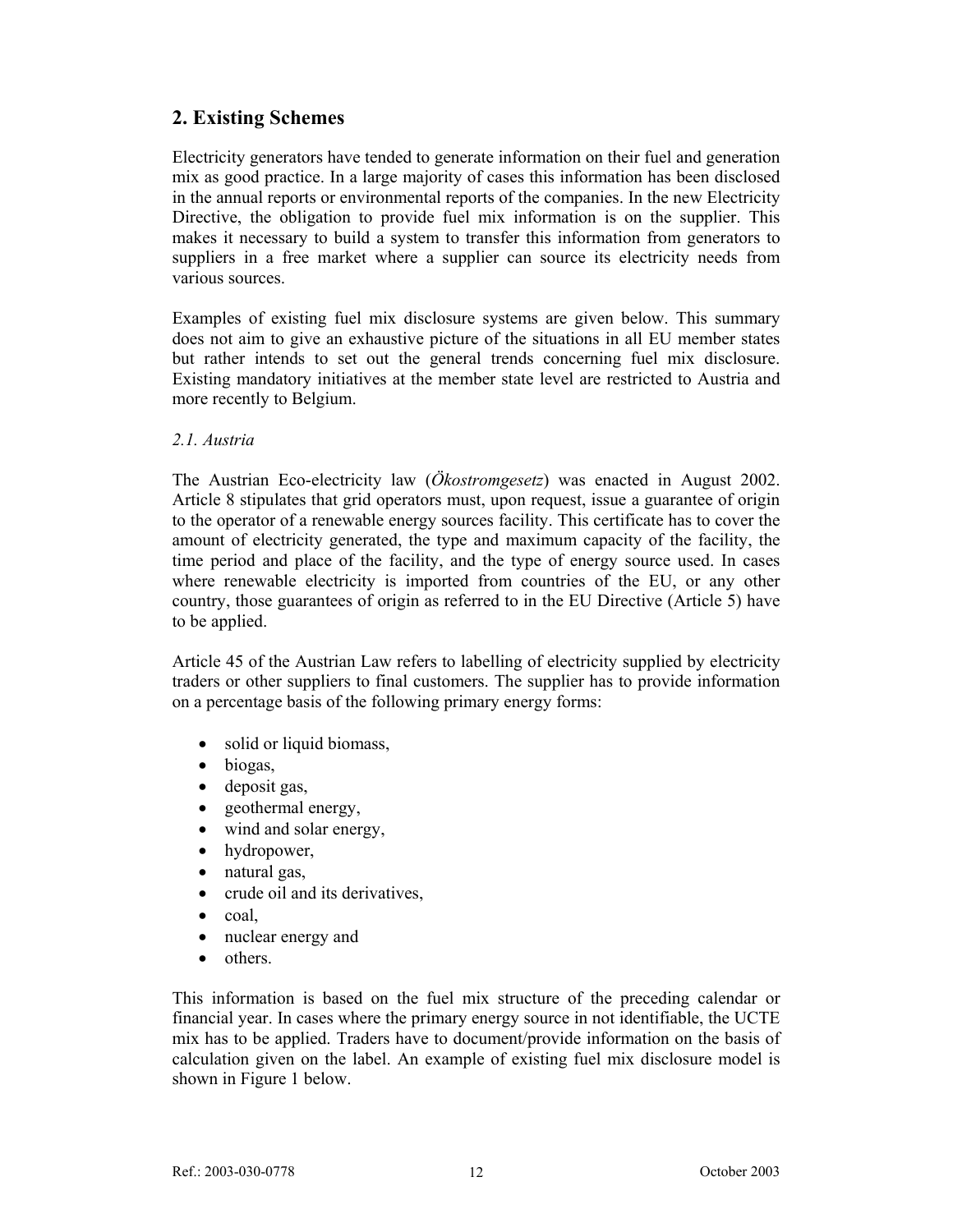As intended in the Upper Austrian Current Marking Regulation intended, we inform you about the primary energy carriers, which (are appropriate for) underlie our supplies of electricity.

Overview according to regulation of the Upper Austrian Federal State Government.

| Labelling     |                           |  |  |  |
|---------------|---------------------------|--|--|--|
| Generated (%) | <b>Primary energy</b>     |  |  |  |
| 0,9%          | Renewables                |  |  |  |
| 63,9%         | Hydro                     |  |  |  |
| 0,5%          | Natural gas               |  |  |  |
| 0,1%          | Fuel oil or derivatives   |  |  |  |
| 16,5%         | Coal                      |  |  |  |
| $0.0\%$       | <b>Nuclear</b>            |  |  |  |
| 10,8%         | Others*                   |  |  |  |
| 7,3%          | European Mix (UCTE):      |  |  |  |
|               | 1,1% Hydro                |  |  |  |
|               | 2,5% Nuclear              |  |  |  |
|               | 3,7% Conventional Thermal |  |  |  |
| 100,0%        | Total                     |  |  |  |

5.0% coal, fuel oil, gas 0,3% Waste 5,5% coal, Waste

Figure 1. Example of an existing Austrian fuel mix 'label'

# *2.2. Belgium*

Belgium is a Federal State, made of three Regions (Flemish Region; Walloon Region and Brussels-Capital). Regulations have recently been issued both at Federal level and in Flanders and in Wallonia concerning fuel mix information.

On Federal level, The Royal decree of 3 April 2003 concerning the supply bills for electricity and gas provides that starting from 1 July 2003, the regularisation bill  $(=$ annual closing bill) sent to the final customers has to mention several items. Among others, it has to mention the energy sources used to produce the electricity supplied (annual average of the primary energy sources used the preceding year).

This Royal decree concerns bills sent to final customers connected to the low voltage grid with a consumption of maximum 60 MWh/year.

The Royal decree refers to the following categories of energy sources: RES, natural gas, other fossil fuels, nuclear and unknown sources; these last ones can only account for 5% of the mentioned sources.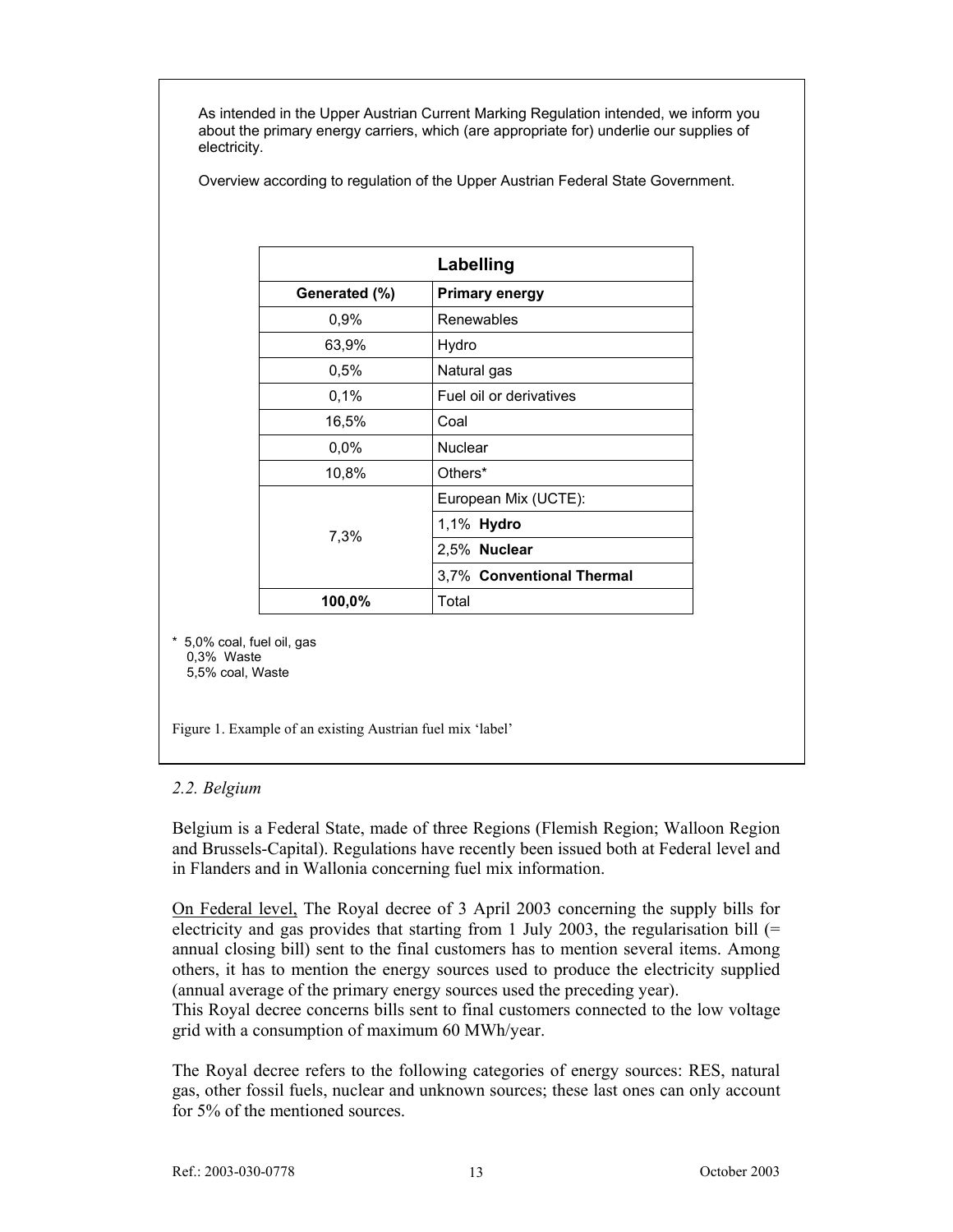In Flanders, this issue is covered by the Flemish decree of 29 March 2002 concerning the public service obligations for the promotion of the rational use of energy. It stipulated that starting from 1 June 2002, each bill or each supply has to mention the origin of the electricity supplied.

As from 1 February of the pending year, the supplier refers to the direct or indirect agreements concluded with the electricity producers who have supplied him with electricity in the preceding calendar year. The origin of electricity is determined taking into account the global production park of a producer with whom there is an agreement.

The following categories of energy sources apply: RES, Quality CHP, Fossil fuels, nuclear and unknown sources. The classification "unknown" is allowed only for a fraction of less than 5% or in case the supplier can demonstrate that the origin of electricity cannot be traced. To do so the supplier asks for the approval of the regulator (VREG). The supplier has also to send annually to the regulator (VREG) a report on the origin of the electricity supplied during the preceding year.

In the Walloon Region, the decree of 10 April 2003 concerning the public service obligations in the electricity market provides that at least once a year, the supplier sends to its final customers a balance bill (*facture bilan*) which has to mention several items, including sources of the primary energy used on an annual basis to produce the electricity supplied, in a graph or in percentage figures.

Starting from 1st February of the year in consideration, the supplier refers to the contracts he has concluded in the preceding civil year with producer(s) for the supply of its customers. If the contract does not relate to a specific plant, the primary energy sources are established on the basis of the global production park of the concerned producer.

If the supplier is supplied by wholesaler(s) (*intermédiaire(s)*) without a contract related to specific plants, there will be a reference to the average of the primary energy sources used to produce the electricity purchased by the wholesaler. If the supplier buys its electricity on an electricity exchange, without a specific contract with a producer, the reference will be the average of the primary energy sources used to produce the electricity being exchanged on the electricity exchange.

Sources of primary energy are the same as those indicated earlier. Every year, suppliers provide to the regulator (CWAPE) a report on the sources of primary energy used to produce electricity during the preceding year. Once again, without a formal approval of the regulator (CWAPE), the part of the "unknown sources" cannot exceed 5 %.

Even if at present there is no regulation on this issue in Brussels-Capital Region, bills sent to consumers of the Brussels-Capital Region do already mention the origin of electricity, in line with the Flemish requirements.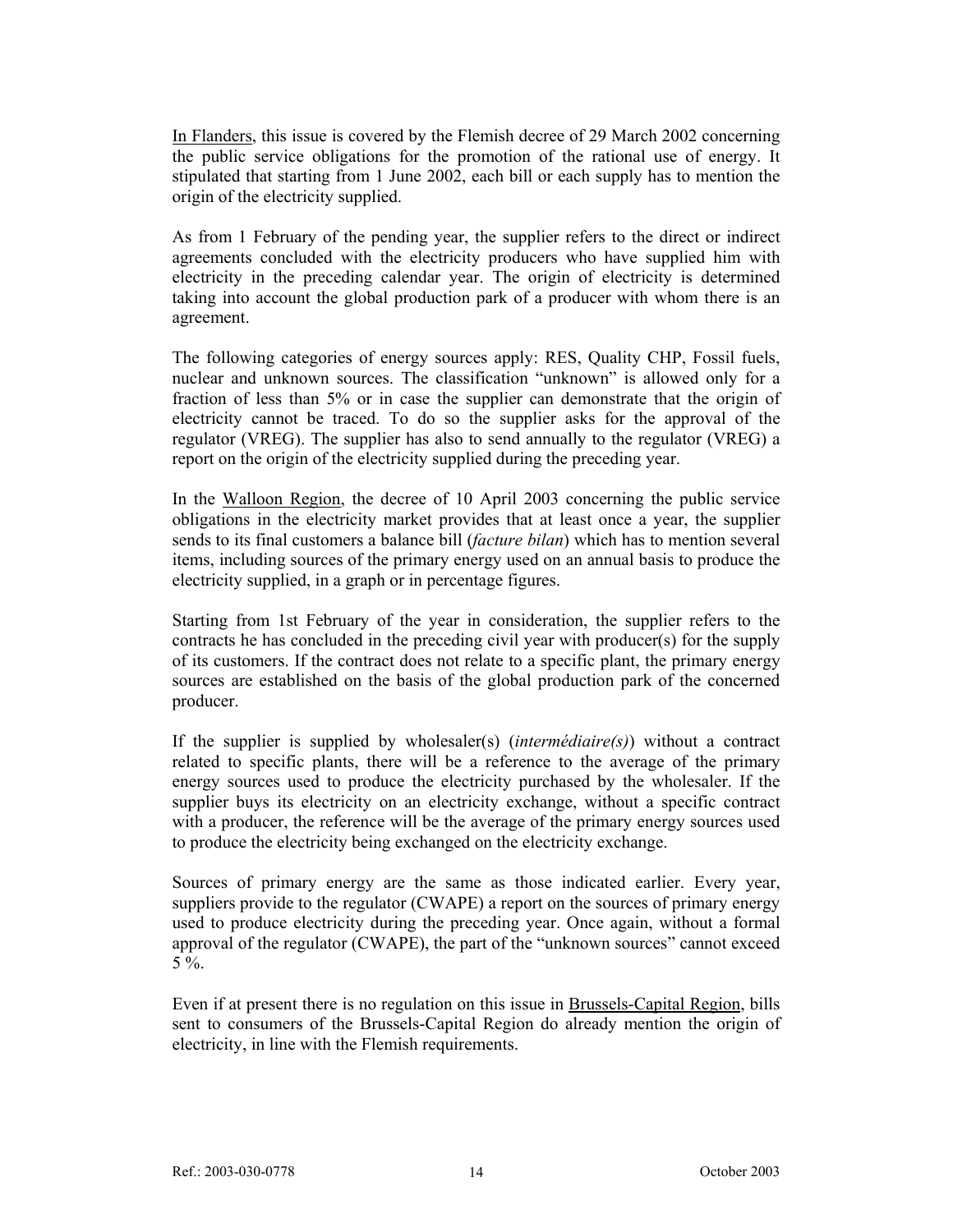#### *2.3. The Netherlands*

Legislation was proposed in 2001 by the Green Party to introduce an obligation to producers and suppliers of electricity to make information available on the fuel mix of the produced or supplied electricity. The proposed legislation consisted of an *ex-post*, portfolio based electricity label with a certificate based verification system. In reaction to this proposal, the Ministry of Economic Affairs made a promise to develop a system for labelling of electricity, to be introduced in 2002 and implemented when the choice of supplier is open to the whole market (1 January 2004).

This process has been delayed due to the uncertain political environment of the last year: elections in May 2002, the fall of the government in the autumn of 2002, the new elections of January 2003 and the formation of a new cabinet.

The ministry of economic affairs requested a study by  ${\rm SKM}^3$  on the feasibility and the implications of the introduction of an electricity labelling system within the EU. The conclusions of the SKM report can be summarised as follows:

- The labelling system should be ex-ante and product based;
- An ex-ante verification system based on certificates is required; the design of a contract-based ex-ante verification system is extremely difficult;
- An electricity labelling system introduced in the Netherlands alone will be very fragile. An EU-wide system would the best alternative.

The Ministry of Economic Affairs endorsed the conclusions of the SKM report. However, since mid 2002 there have been no new initiatives from the Dutch government to come up with proposals for new legislation.

The most notable voluntary fuel mix disclosure initiative in the Dutch market is the initiative of NUON, one of the largest energy distribution companies in the Netherlands. In a press report in December 2002 NUON disclosed the fuel mix of 2001 (ex-post / portfolio-based). In a press report in April 2003 NUON disclosed the fuel mix of 2002.

In association with KPMG, NUON has developed a protocol to determine the fuel mix based on best available information. Own generation, purchase and sale of electricity, and certificates trading are taken into account. The protocol has not been written specifically for NUON, as shown in Figure 2. It has been set up in such a way that all electricity companies in the Netherlands can eventually make use of it.

l <sup>3</sup> SKM Energy Consulting, Electricity labelling: requirements for establishing a reliable well functioning system within the EU, June 26th 2002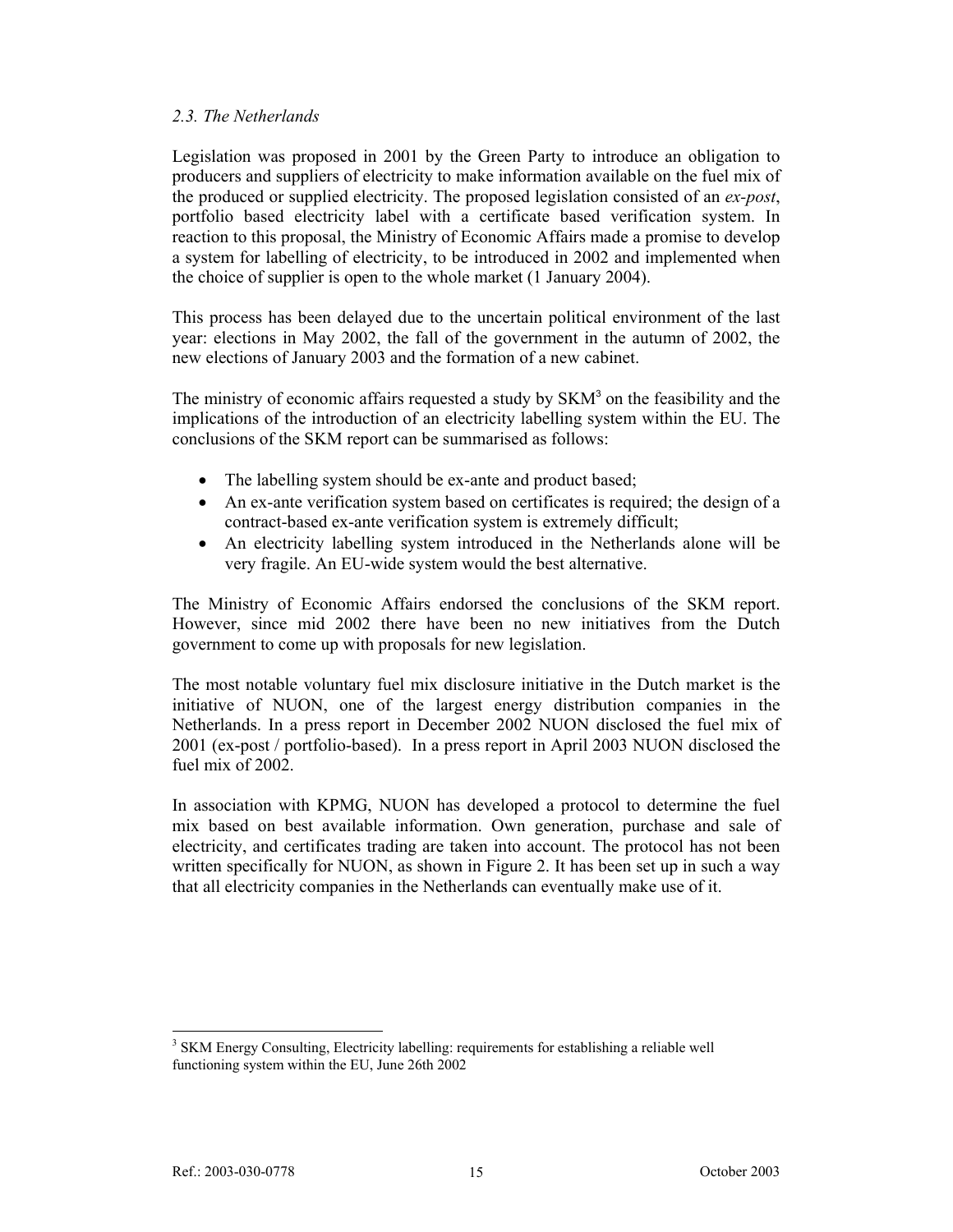In recent press releases Essent and ENECO Energie, the two other large energy distribution companies in the Netherlands, stated that they advocate the introduction of electricity labelling in the future but that at this moment they will wait until the disclosure provision in the new Electricity Directive will be transposed in national legislation.

| Fuel mix            | $\frac{0}{0}$ |
|---------------------|---------------|
| Solar-energy        | 0.01          |
| Wind                | 1.5           |
| Small hydro power   | 12.4          |
| <b>Biomass</b>      | 1.8           |
| Waste (not-organic) | 1.0           |
| $Gas - CHP$         | 9.8           |
| Gas                 | 42.1          |
| Coal                | 26.6          |
| Oil                 | 0.1           |
| Nuclear energy      | 4.7           |

Figure 2: Fuel mix NUON 2001

#### *2.4. Sweden*

There is no legally binding fuel mix disclosure scheme in Sweden, but a certificate system for green power has recently been enacted.

The Swedish electricity certificate system is structured in the same way as the RECS system, on national level. The 'green' declaration is, however, a self-declaration. The two systems are integrated in the sense that an electricity certificate can be transferred to a RECS certificate for export purposes. RECS certificates cannot, however be transferred to national Swedish electricity certificates.

Registration is free. The account cost per quarter is 0.30 SEK/MWh and the transfer cost is 0.05 SEK/MWh. As a comparison the Dutch certificate system has certificate costs of 0.10 Euro/MWh for issuance, 0.02 Euro/MWh for transfer, and 0.10 Euro/MWh for redemption.

Figure 3 below displays the voluntary environmental information disclosure developed by Vattenfall. The same information can also be found at: http://www.vattenfall.se/om\_vattenfall/var\_verksamhet/var\_produktion/miljosnurra/pop\_up\_eng.htm

#### *2.5. Switzerland*

Switzerland will have a mandatory fuel mix disclosure scheme in place during the second half of 2004. To date no referendum against the new Nuclear Energy Act has been taken. As a consequence the Energy Act (*Energiegesetz*) will be reversed and the Article 5 concerning electricity disclosure and guarantee of origin will be integrated.

The disclosure will *not* include environmental impact information (radioactive waste and CO2 emissions as a result from the energy produced) like the new EU 2003/54/EC Directive stipulates. An expert team will investigate different solutions and prepare a recommendation to the Swiss Federal Office of Energy. Mandatory electricity disclosure, including guarantee of origin, will come into force as of 1 October 2004.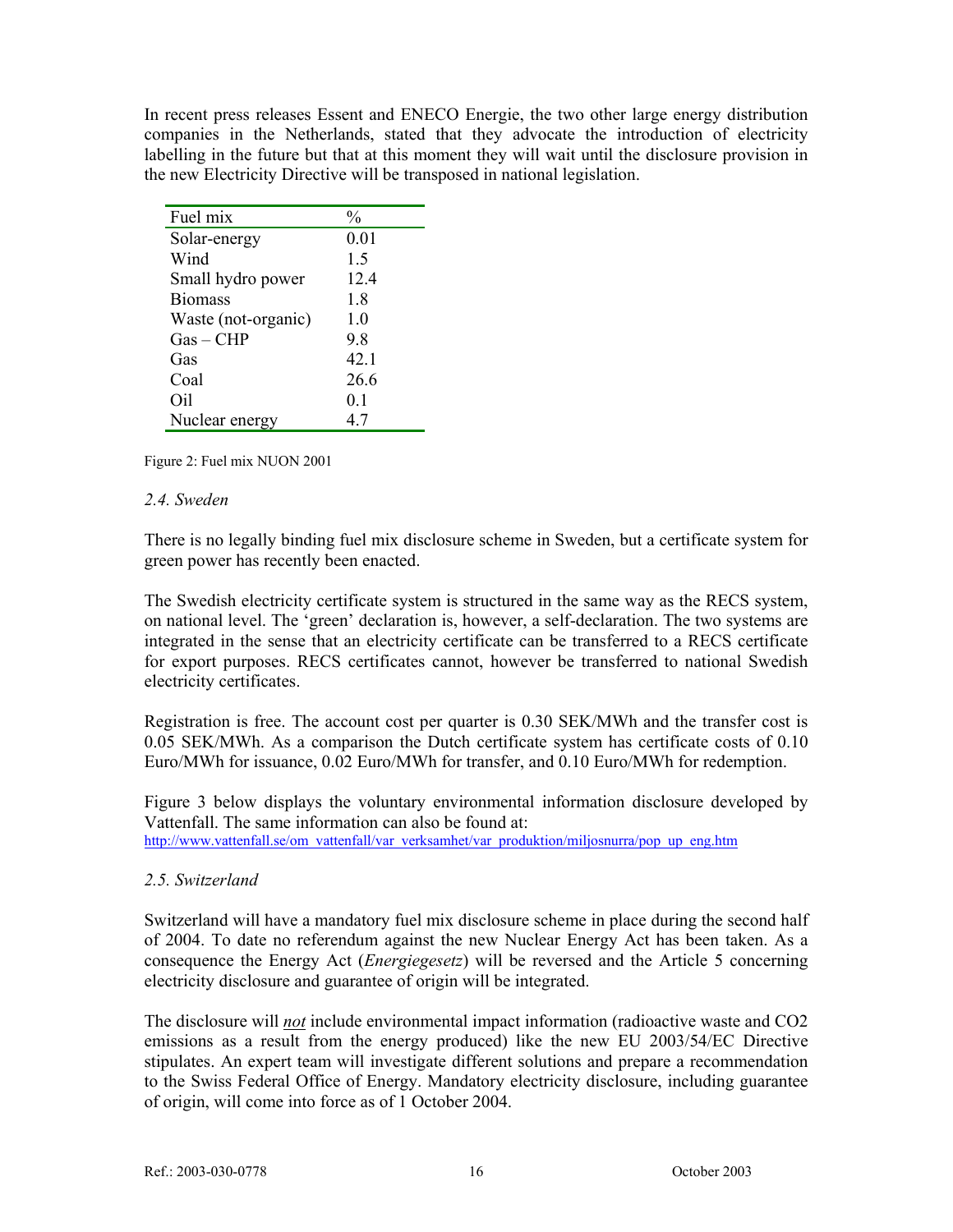|                                                                                                                                                                                                                                                                                   | <b>VATTENFALL</b> |                            |
|-----------------------------------------------------------------------------------------------------------------------------------------------------------------------------------------------------------------------------------------------------------------------------------|-------------------|----------------------------|
| Calculate your environmental impact                                                                                                                                                                                                                                               |                   |                            |
| If you purchase electricity that has been generated by Vattenfall AB in Sweden you can<br>calculate the environmental impact of your electricity consumption. You can also see how<br>pollution is reduced if you save electricity.                                               |                   |                            |
| Type of electricity:                                                                                                                                                                                                                                                              | Vattenfall's Mix  |                            |
| Yearly electricity consumption in kWh.                                                                                                                                                                                                                                            | 20000             |                            |
| Decrease of electricity consumption in kWh.:                                                                                                                                                                                                                                      | 1500              |                            |
| Calculate<br>Reset                                                                                                                                                                                                                                                                |                   |                            |
|                                                                                                                                                                                                                                                                                   |                   | <b>Stand detta fonster</b> |
|                                                                                                                                                                                                                                                                                   |                   |                            |
|                                                                                                                                                                                                                                                                                   |                   |                            |
|                                                                                                                                                                                                                                                                                   |                   |                            |
|                                                                                                                                                                                                                                                                                   |                   |                            |
|                                                                                                                                                                                                                                                                                   |                   |                            |
|                                                                                                                                                                                                                                                                                   |                   |                            |
|                                                                                                                                                                                                                                                                                   |                   |                            |
|                                                                                                                                                                                                                                                                                   |                   |                            |
|                                                                                                                                                                                                                                                                                   | 102<br>94.35      | ka                         |
| With 20000 kWh yearly electricity consumption produced by<br>Vattenfall's Mix<br>CO2 Yearly consumption<br>CO2 After a decreased consumption                                                                                                                                      |                   | kg                         |
|                                                                                                                                                                                                                                                                                   | 182               | g                          |
|                                                                                                                                                                                                                                                                                   | 168.35            | q                          |
|                                                                                                                                                                                                                                                                                   |                   |                            |
|                                                                                                                                                                                                                                                                                   | 174               | g                          |
|                                                                                                                                                                                                                                                                                   | 160.95            | d                          |
|                                                                                                                                                                                                                                                                                   | 130               | g                          |
|                                                                                                                                                                                                                                                                                   | 120.25            | g                          |
| NOx: Yearly consumption<br>NOx: After a decreased consumption<br>SO2: Yearly consumption<br>SO2: After a decreased consumption<br>Particulate: Yearly consumption<br>Particulate: After a decreased consumption                                                                   |                   |                            |
| High level radioactive waste ": Yearly consumption<br>High level radioactive waste ": After decreased consumption                                                                                                                                                                 | 50<br>46.25       | q<br>q                     |
| The results are based upon the Life Cycle Assessments that Vattenfall has conducted for its<br>electricity production. The results comprise the following part of the lifecycle, construction,<br>operation and maintenance, reinvestment and deconstruction of the power plants. |                   |                            |

# Figure 3. Example of disclosure by Vattenfall, Sweden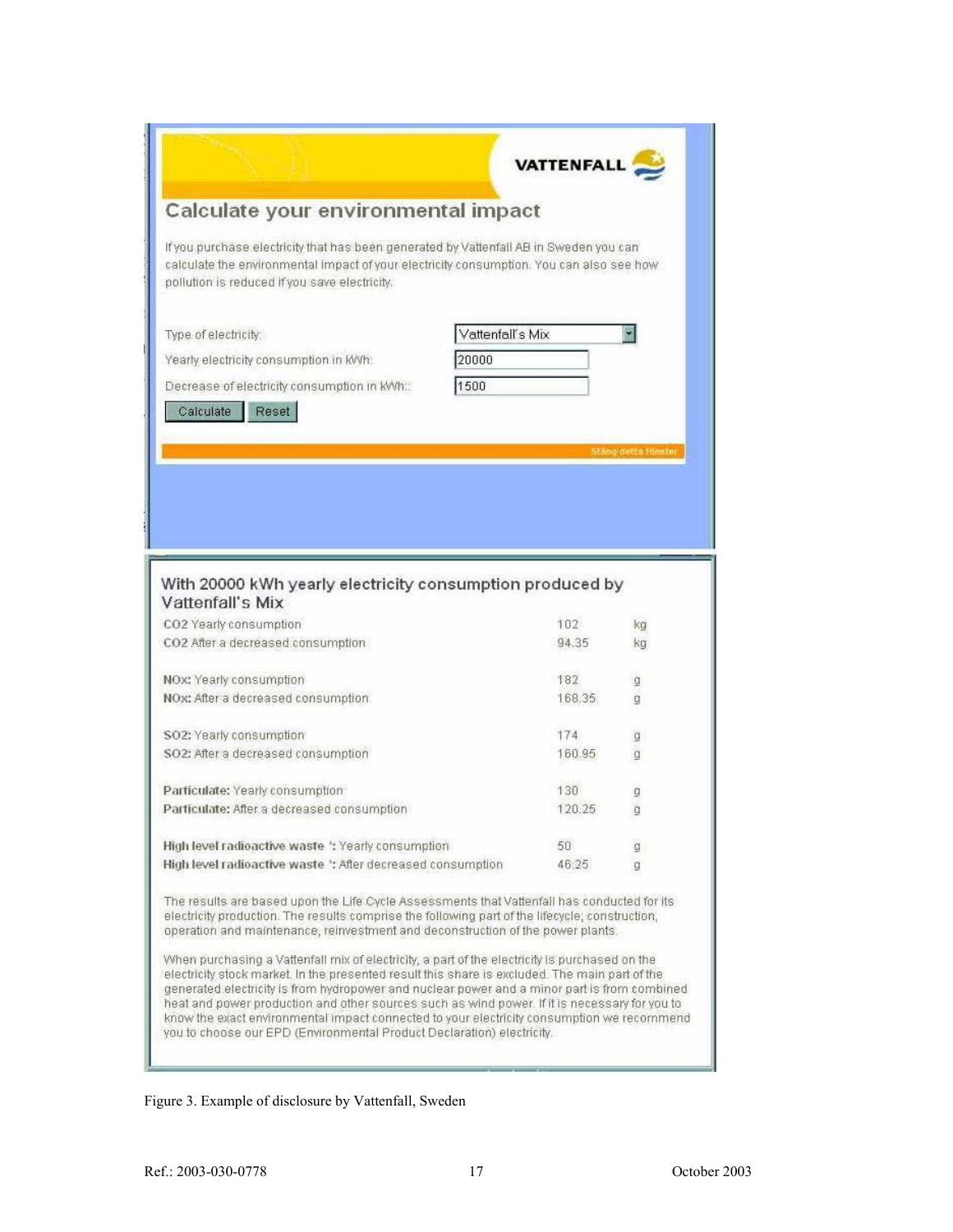### *2.6. Spain*

There have been no concrete proposals to introduce a mechanism to inform the customers about the supplier's fuel mix in Spain before the new Directive. However, the generation mix of the whole Spanish power system, including the balance of renewable energies, is known a month after consumption, which in principle allows fuel mix reporting.

### *2.7. Germany*

Some companies in Germany disclose fuel mix information on a voluntary basis, but there is no legal obligation at the moment to do so. Even if green products are available, customers have been slow in changing supplier for environmental reasons.

### *2.8. United Kingdom*

The UK has no overall operational scheme of fuel labelling at the moment. However a number of suppliers do sell green products, which are invariably backed by certificates in respect of the output of renewables plant. The take-up has been limited and is well below 100,000 customers out of 22 million at present.

### *2.9. Denmark*

There is no mandatory fuel mix information system in Denmark but the companies are obliged to give some similar information on their bills on the priority production (wind, biomass, CHP, solar). Suppliers also have to differentiate between energy and network charges.

#### *2.10. France*

There is no mandatory scheme, but EDF displays fuel mix information in its annual report and also sends information to final customers on the environmental impact of their products. An example of the fuel mix information provided by EDF is shown in the Figure 4 below.

# *2.11. International scheme – Renewable Energy Certificate System (RECS)*

There are three steps in the life cycle of a certificate: issuance, transfer and redemption. Within RECS, the minimum set of criteria for the certificate process is stated in the Basic Commitment (BC). The Association of Issuing Bodies (AIB) for RECS, formed by the national issuing bodies, is responsible for the maintenance and the development of the BC. The national issuing bodies are responsible for the so-called Domain Protocol (DP), which is the adjustment of the BC to national conditions. The DP must be reviewed and approved by the AIB.

Each plant must be declared as a renewable plant, going through a Renewable Energy Declaration. For biomass-based generation, a so-called declaration of used biomass fuels has to be sent to the Issuing Body as well. After 12 months of operation, a verification of the generation has to be carried out.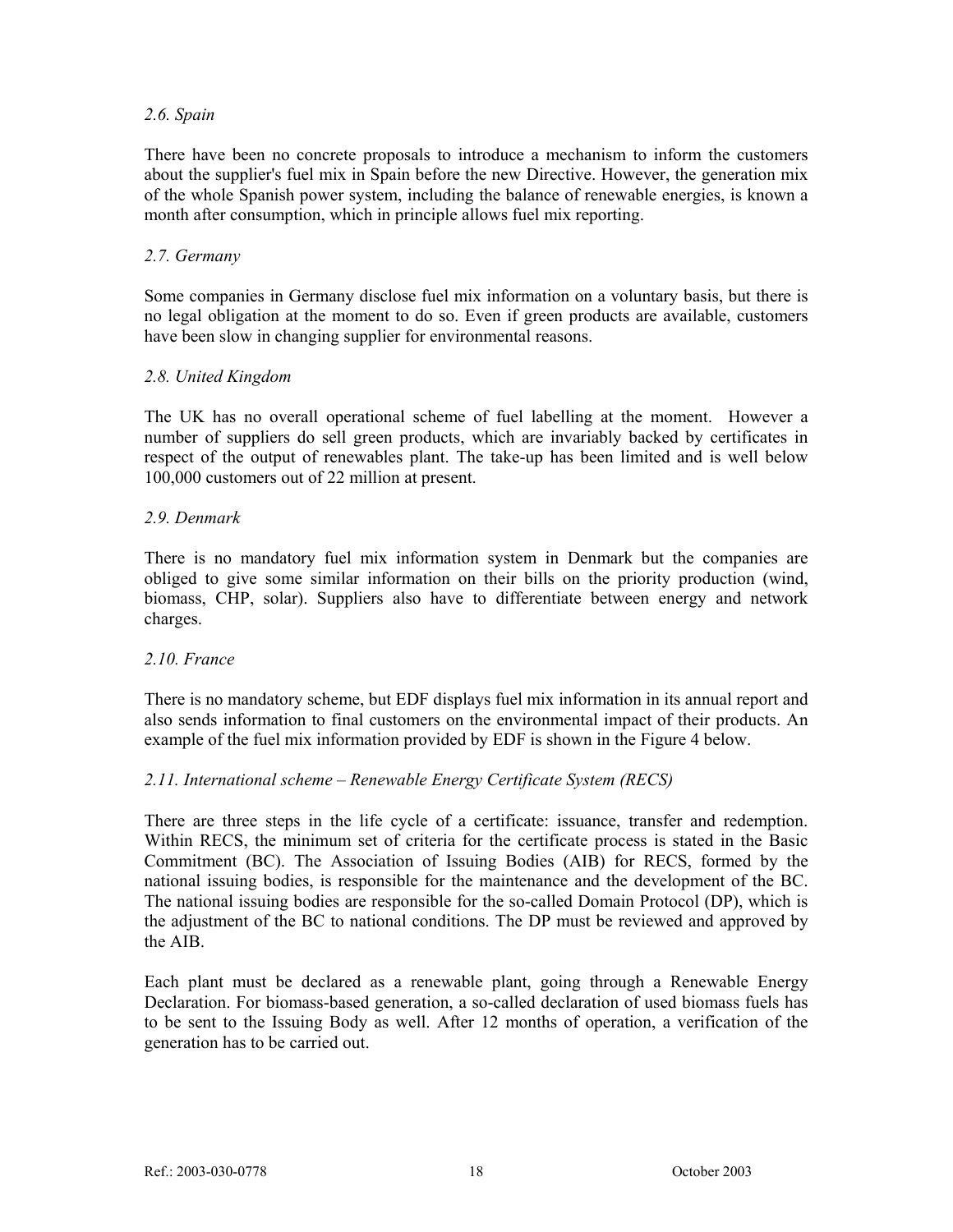*Emissions de gaz carbonique pour le secteur de l'électricité et de la chaleur dans les pays de l'UE*

*Production d'électricité EDF maison mère* 



Figure 4. Examples of disclosure by EDF. 2002 Annual Report, EDF Group, France.

The national issuing body is responsible for the registration, collection of metered values, issuance of certificates (only electronic certificates), an electronic account system for the certificates and for keeping records of transfer and redemption of certificates. On the European level, the market players are organised in an association called RECS International. Each market player can transfer certificates to other players in the system, nationally or internationally, and redeem certificates within the account system maintained by the issuing body.

On a national level, the national issuing body and the market players (e.g. generators, brokers) are organised in a national team.

# *2.12. Environmental Product Declarations (EPD)*

The ISO 14025 system for Type III environmental product declarations, EPD, is a system that can be applied for all types of products. It is a Life Cycle Assessment (LCA) based system. The interest for the system is growing and there is an advantage in its international characteristics and its applicability to all types of products.

As an example, this system has been used for electricity in Sweden by Vattenfall and Sydkraft and for heat production by Gothenburg Energy. Further information on the Swedish system as well as some international systems can be found at www.environdec.com. Vattenfall, Sydkraft and Gothenburg Energy use their declarations when communicating environmental performance with customers. There is also an interest in the IPP process to include life cycle based information like that given by EPD.

There is also work being carried out to test the system in Italy for a broad spectrum of products, among them electricity. ENEL is currently preparing an EPD for its wind energy.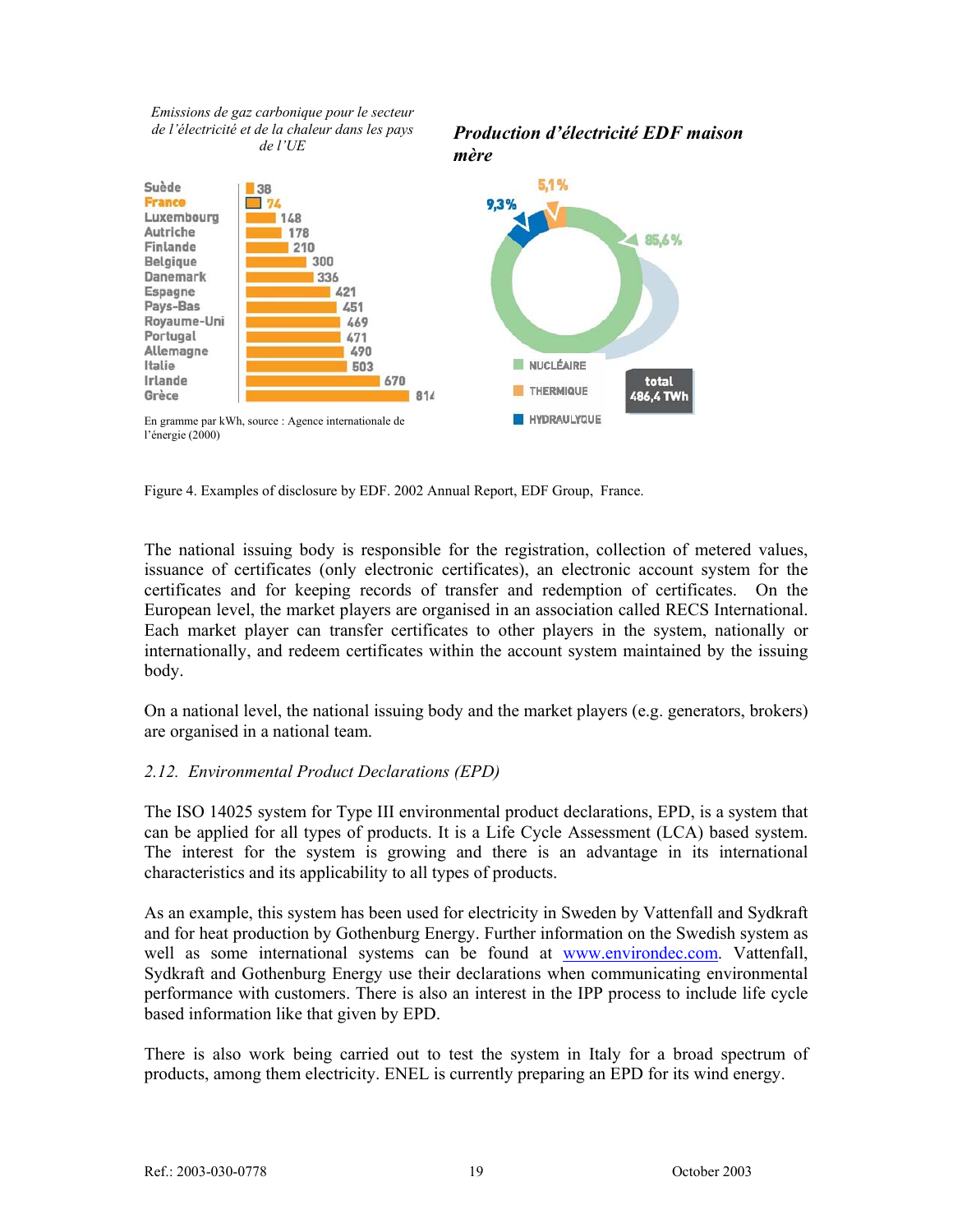# **3. Options for Implementation**

Now that the text of the new Electricity Directive has been finalised, it is important to consider the various options for implementation of the provisions. The Directive provides a framework of general rules, but still leaves the practical questions to be solved by Member States and implemented by industry.

The European Commission is working on implementation guidelines, which they will present to the Member States in autumn of 2003. The Commission has contracted an academic consortium, the  $4CE$  group<sup>4</sup>, to provide preliminary research on possible implementation options. The 4CE consortium has undertaken an in-depth analysis of the potential models needed to transpose the fuel mix provision while at the same investigating customers needs. This has resulted in a comprehensive and in-depth study, which will become a reference document in the discussions on the fuel mix disclosure. However, the objectivity shown by the consortium has appeared in a number of cases to be less than required of an independent study. This lack of impartiality needs to be taken into account when assessing the value of the 4CE work.

Before getting into the investigation of the different fuel mix models, it is important to clarify at the outset that the fuel mix provision only requires the suppliers to disclose information on the fuel mix and a very limited number of environmental impacts. The Directive does not set out the format this information should be displayed, and leaves the Member States to take appropriate implementation measures.

A number of possible implementation models are presented and discussed in the following sections. At the end, conclusions are drawn on the feasibility of the different approaches and the one preferred by industry is presented.

# *3.1. Implementation based on pure estimates*

The simplest option to implement the Directive is based on estimation. It is possible to estimate the fuel mix at the company, national or regional level with sufficient accuracy. In many cases this information is already available to the consumer, based on the generation statistics, provided by electricity generators and suppliers, transmission system operators and public bodies.

Estimates would represent a quick option for implementation. However, with the estimates being in some cases based on figures derived from the national or regional level, this approach may not provide the degree of differentiation needed to engender consumer confidence in the information provided.

l

<sup>&</sup>lt;sup>4</sup> The 4CE group: Environmental Change Institute, University of Oxford (UK), Central European University (HU), Energieverwentungsagentur (AT), IT Power (UK), Oeko-Institut (DE), Stockholm Environment Institute (SE)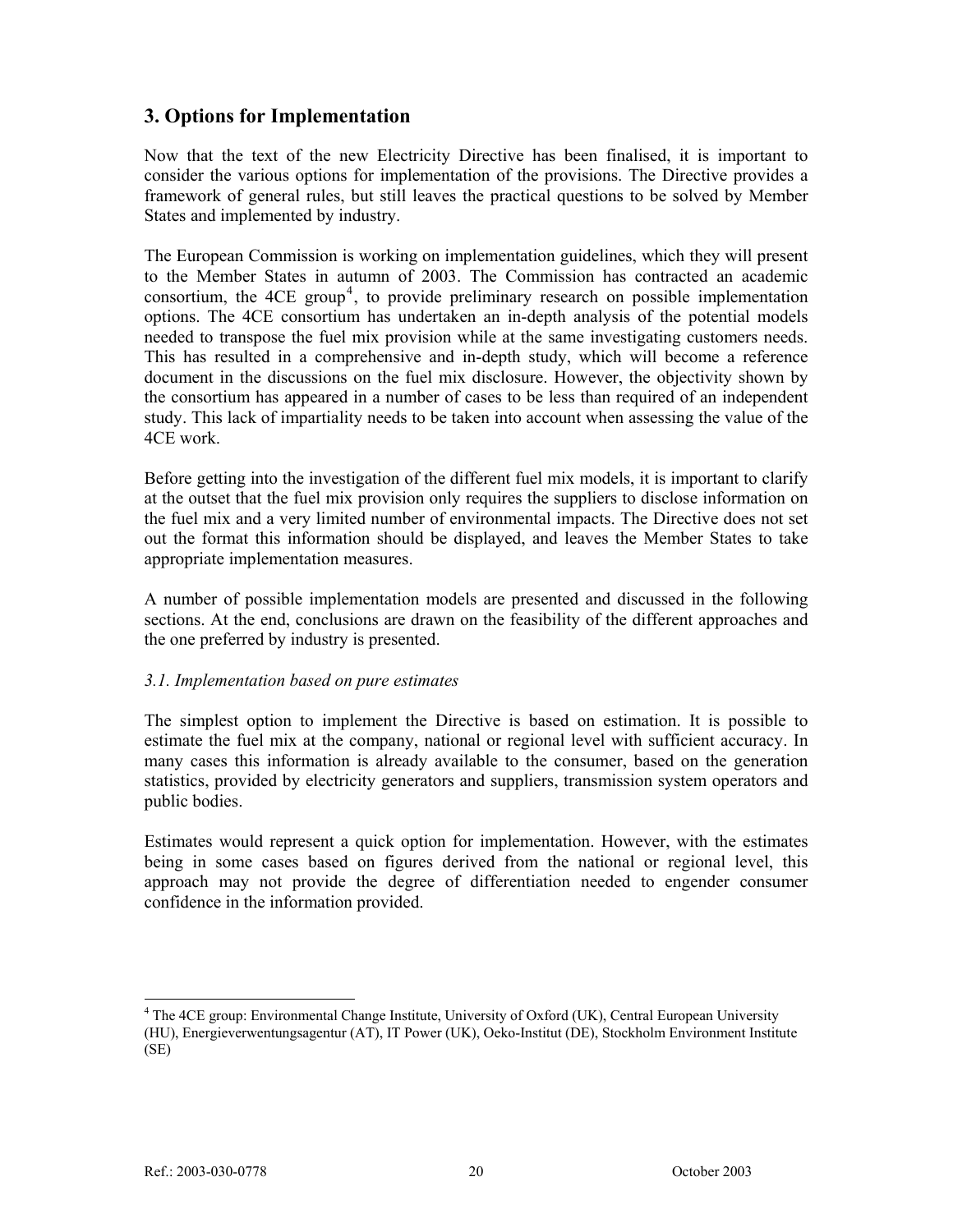### *3.2. Contract-based approach*

In contract-based models, the supplied electricity would be 'traced' through its physical contract path down to generating plant level<sup>5</sup>. Following a series of bilateral contracts would, in an ideal world, allow an accurate contractual fuel mix to be established. This type of arrangement might work in monopolistic systems, which has a limited number of generatorsuppliers. In certain cases where long-term contracts still occupy a large share of the market (as occurs, for example, in the New England pool model), contract-based systems could perhaps work.

It is clear however, that contract-based approaches would go contrary to the goals of the liberalisation process and would seriously hamper market development. These models would represent considerable difficulties for European electricity markets, increasingly based on free trading of electricity in liquid and anonymous wholesale markets. Liquid wholesale markets are at the core of the liberalisation process - without them the benefits of liberalisation to the economy and society would be seriously compromised. They enable efficient price formation and provide a platform where electricity can be bought and sold.

A 'pure' contract-based system is impossible to put in place in a liberalised market environment. Firstly, the companies that supply electricity are not necessarily generators themselves and can thus purchase their electricity from various sources on the markets. Secondly, an increasing portion of the supplied electricity is traded through anonymous power exchanges and/or OTC markets. The volumes traded are often larger than the volumes supplied, which means that the supplied electricity is many cases bought and sold several times before final delivery<sup>6</sup>. This makes it very difficult and costly<sup>7</sup> to trace the supply contracts up to the generator-level.

Finally, a contract-based system would at the end create one single contract for each individual fuel mix, and this would destroy the liquidity of the market. This is due to the importance of a limited number of types of traded contracts as a base for creating liquidity. Too many types of contracts will spread the liquidity and the turnover, and the confidence in the forward market would decrease.

One can note however that contract-based approach can constitute a part of the overall fuel mix information system, since many suppliers have parts of their supply mix contracted on long term.

# *3.3. Certificate-based approach*

In certificate-based markets the "grey" commodity is separated from its attributes and two separate markets are developed, one for the commodity and one for the attributes.

There are examples of trading in 'green' certificates, where the certified 'green' electricity generator sells the electricity in a 'grey' electricity market and then sells the certificates in a separate certificate market.

 $\overline{a}$ 

 $<sup>5</sup>$  This reference is to physical as opposed to financial contracts. In addition to physical contracts, various</sup> financial contracts (derivatives) are also traded in modern power markets.

 $6$  For example under the UK NETA system, more than 10 000 trades are recorded daily.

 $<sup>7</sup>$  In absence of exact cost figures, it can however be estimated that it would cost hundreds of millions of euro to</sup> develop a reliable system on European level based solely on contract tracking.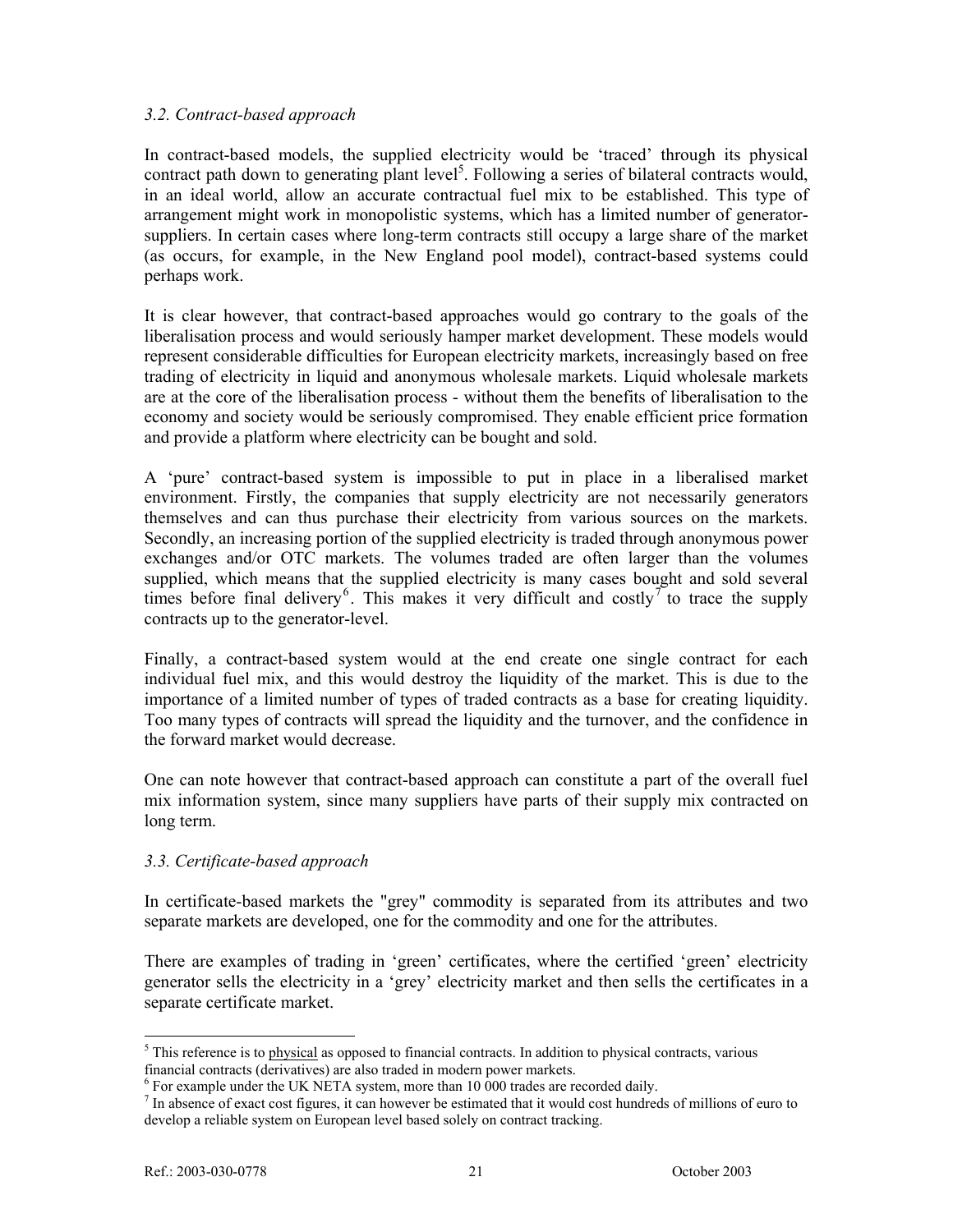The amount of certificates for sale is limited to the generator's annual production, and thus the 'correct' marketing premium will be achieved for the 'green' product, and passed back to the generator.

In theory certificates may have a number of advantages in free markets. In general they may not fragment the 'grey' forwards market. Certificates can also overcome difficulties in liberalised markets where a high proportion of forward contracts are between portfolio players, with no reasonable way of attaching fuel mix information to the trades. In practice, if certificates trading is undertaken as an annual auction, to synchronise with fuel-mix disclosure, this may involve a limited number of transactions (each representing the sale of annual output of a particular-fuelled generator) – reducing cost and complexity.

However, the purpose of fuel-mix disclosure should not be confused with the purpose of 'green' certificates. *The fuel-mix provisions in the Directive aim to provide information to consumers. By contrast, green certificates exist to subsidise the generation of electricity based on renewable sources.* Green certificates can be bought voluntarily (marketing or image related premium), but in most cases governments place an obligation on suppliers to purchase a certain amount of green certificates, with the political objective of boosting renewables.

All-encompassing, detailed certificate-based systems are very costly and difficult to put in place in a comprehensive way. It would necessitate the certification of tens of thousands of power plants all over Europe. It is also not clear how a certificate-based system could be meaningfully implemented in practice for technologies other than renewable (i.e. for the fossils gas, coal and oil, and nuclear). And even if it were possible, a 100% certificate system would become very complicated and lead to a fragmented certificates market with reduced liquidity.

New trading instruments (agreements or contracts) to allow trading of non-green certificates would need to be developed, as they do not currently exist. The consumers may, if attempts are made to make them aware of the basis of the green product, find the certificates approach difficult to grasp.

The costs and especially the complexity involved must not overshadow the aim of any proposed system, which is to provide simple and reliable fuel mix information to the customers.

# *3.4. Implementation based on best available information ('hybrid')*

None of the generic approaches discussed above (pure estimates, contract-based or certificates-based) can provide the necessary basis for the provision of fuel mix information *alone*.

Therefore, a method that would comply with the requirements of the new Directive includes information from a number of sources. In this method the supplier establishes the fuel mix information from the best available information, including: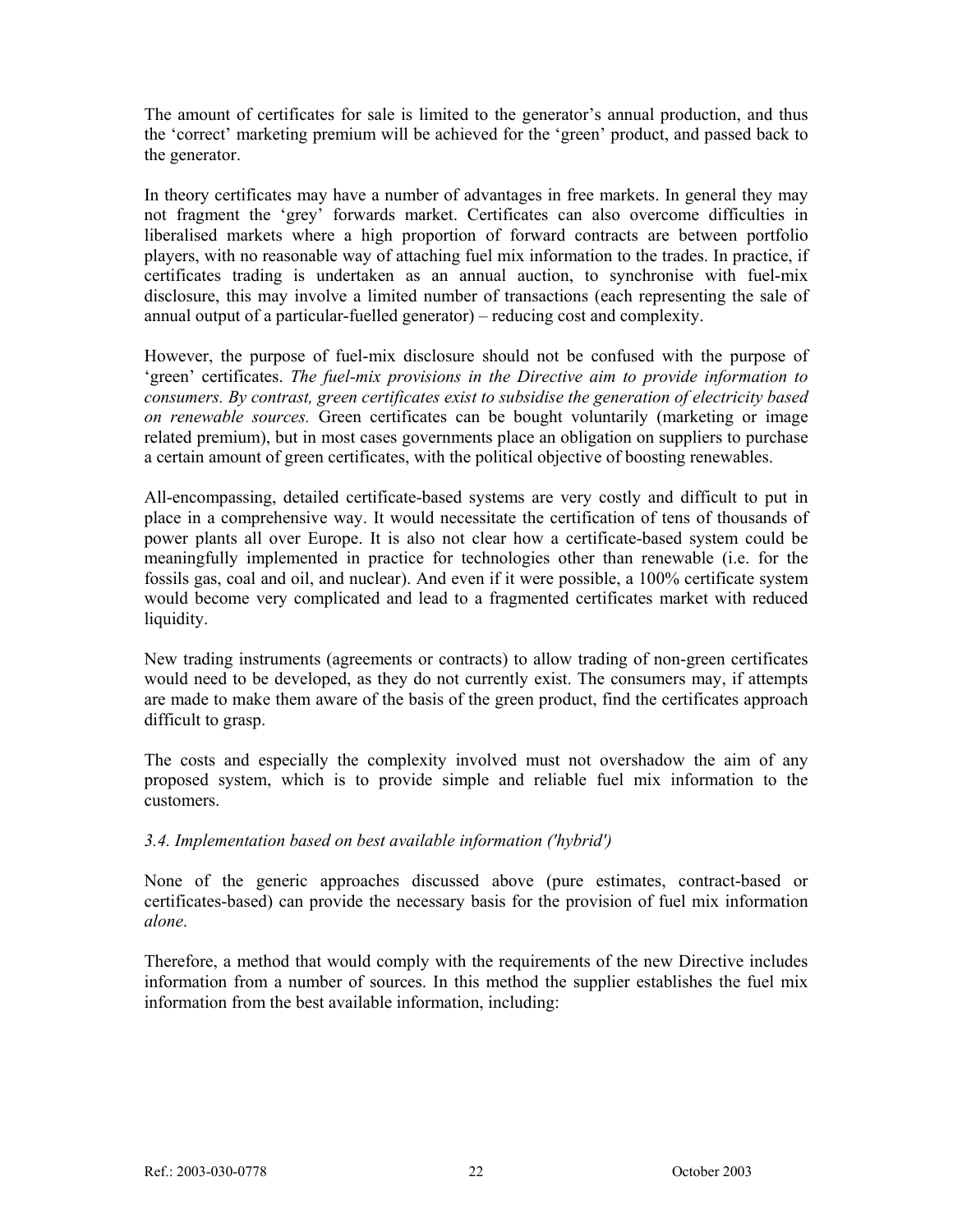- Own generation (if any);
- Generation of known fuel source, through, for example, long-term contracts;
- The supplier refers to a suitable regional/national system mix in the case of traded electricity or electricity of unknown origin;
- Information based on (green) certificates can be used.

Such *'hybrid'* models have a number of advantages. They can provide portfolio disclosure with adequate accuracy and simplicity to the final customer. They are in general relatively straightforward to implement, due to pragmatic approach in deriving the needed information. They are also the least costly models available if one disregards pure estimation.

The disadvantage with this approach is that the fuel mix information is less accurate than it would be for example with a full contract-based model, because it includes aggregated statistical data. The level of accuracy can however be fully adequate in order to give the customers reliable information on the supplier's mix. As indicated earlier, the costs associated must not overshadow the needs for the system.

Information from traded wholesale markets can be problematic because power exchanges do not have the information on the fuel sources used to generate the power traded in those markets. Trading of a homogenous commodity on power exchanges is based on anonymity. Furthermore, in some cases power exchanges represent only a small part of the liquid wholesale markets, the larger part of contracts traded in the OTC markets. Therefore, some statistical information must be used to describe wholesale markets. Information on the overall national or regional system held by the TSOs could perhaps be used as a proxy to describe the wholesale market fuel mix. Figure 5 below illustrates the various categories and levels of accuracy of information in this method.



Figure 5. Information on fuel sources in liberalised electricity markets.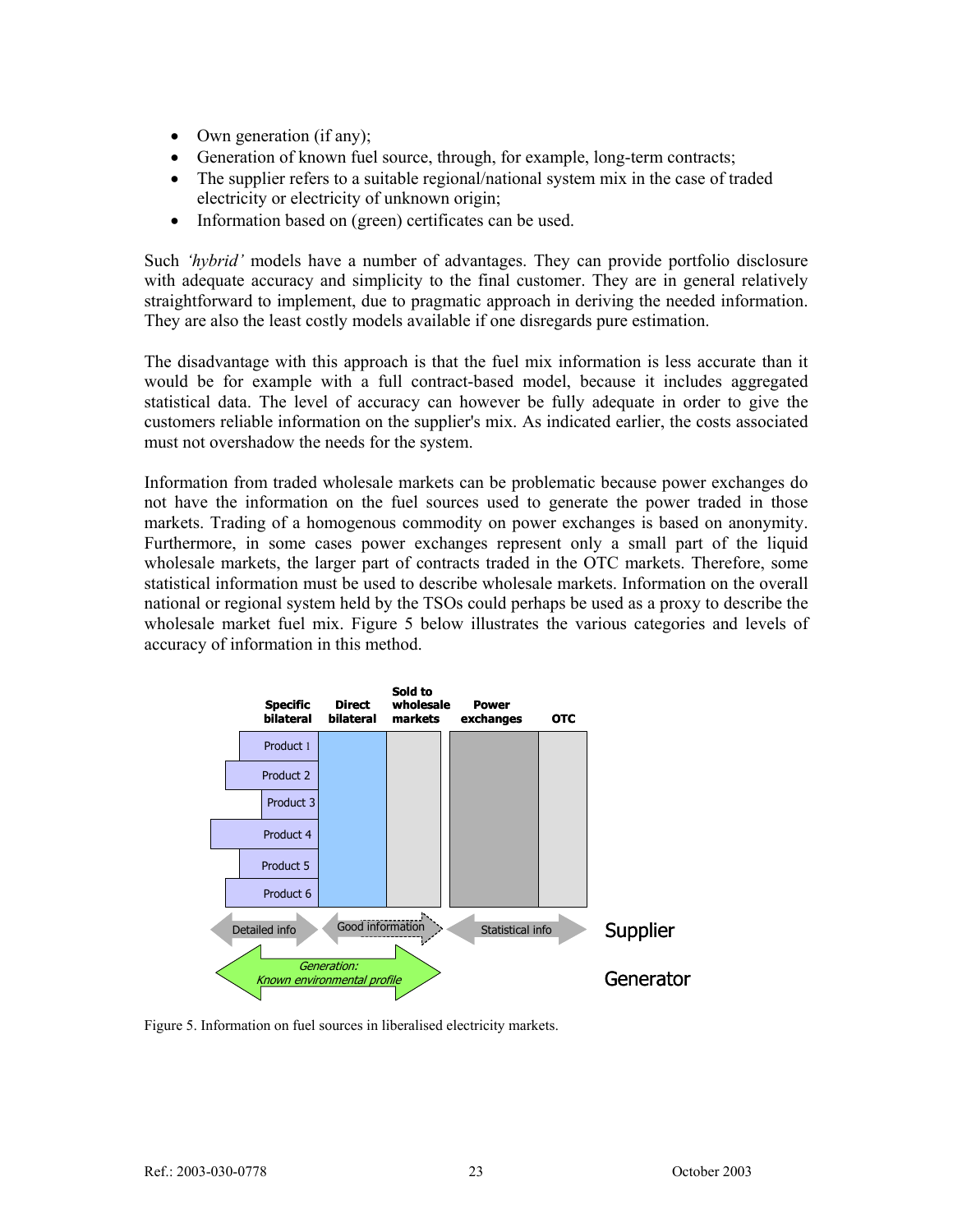#### *3.5. Evaluation of different approaches against key criteria*

EURELECTRIC thinks that the implemented EU-level system should be developed with a number of criteria in mind and these were discussed in section 1.2. The different options of implementing the fuel mix disclosure discussed above can be evaluated and a preference order established against these criteria. It is necessary to keep in mind the requirements of the Directive when carrying out the evaluation shown in Figure 6 below.

|                                    | <b>Estimation</b> | Contract-<br>based | Certificate-<br><b>based</b> | <b>Best available</b><br>information |
|------------------------------------|-------------------|--------------------|------------------------------|--------------------------------------|
| <b>Simplicity</b>                  | 5                 | 1                  | 3                            | 5                                    |
| Compatibility<br>w. markets        | 5                 | 1                  | 3                            | 5                                    |
| Feasibility                        | 5                 | 1                  | $\mathbf{2}$                 | 5                                    |
| Cost-<br>effectiveness             | 5                 | 1                  | 3                            | 5                                    |
| <b>Relevance of</b><br>information | $\mathbf{2}$      | 4                  | 4                            | 4                                    |
| Driver of env.<br>Performance      | 3                 | 5                  | 5                            | 4                                    |

**5 = good performance; 1 = poor performance** 

Figure 6: Evaluation of different approaches against key criteria

Accuracy of data is the main driver of the costs in implementing the fuel mix disclosure schemes. Very good results can be attained with relatively low costs if the method based on best available information is chosen with sufficient flexibility for national implementation.

A pure contract-based approach is not a realistic option for, and in fact runs counter to, liberalised electricity markets and therefore it should not be considered. It is also hard to visualise how a pure certificate-based model would work with anything other but 'green' certificates.

*In the light of the above criteria, EURELECTRIC supports the model based on 'best available information', in which certain elements of contract-based models (generation of known source contracted on long term) and certificate-based models (green certificates), when applicable, can be combined.*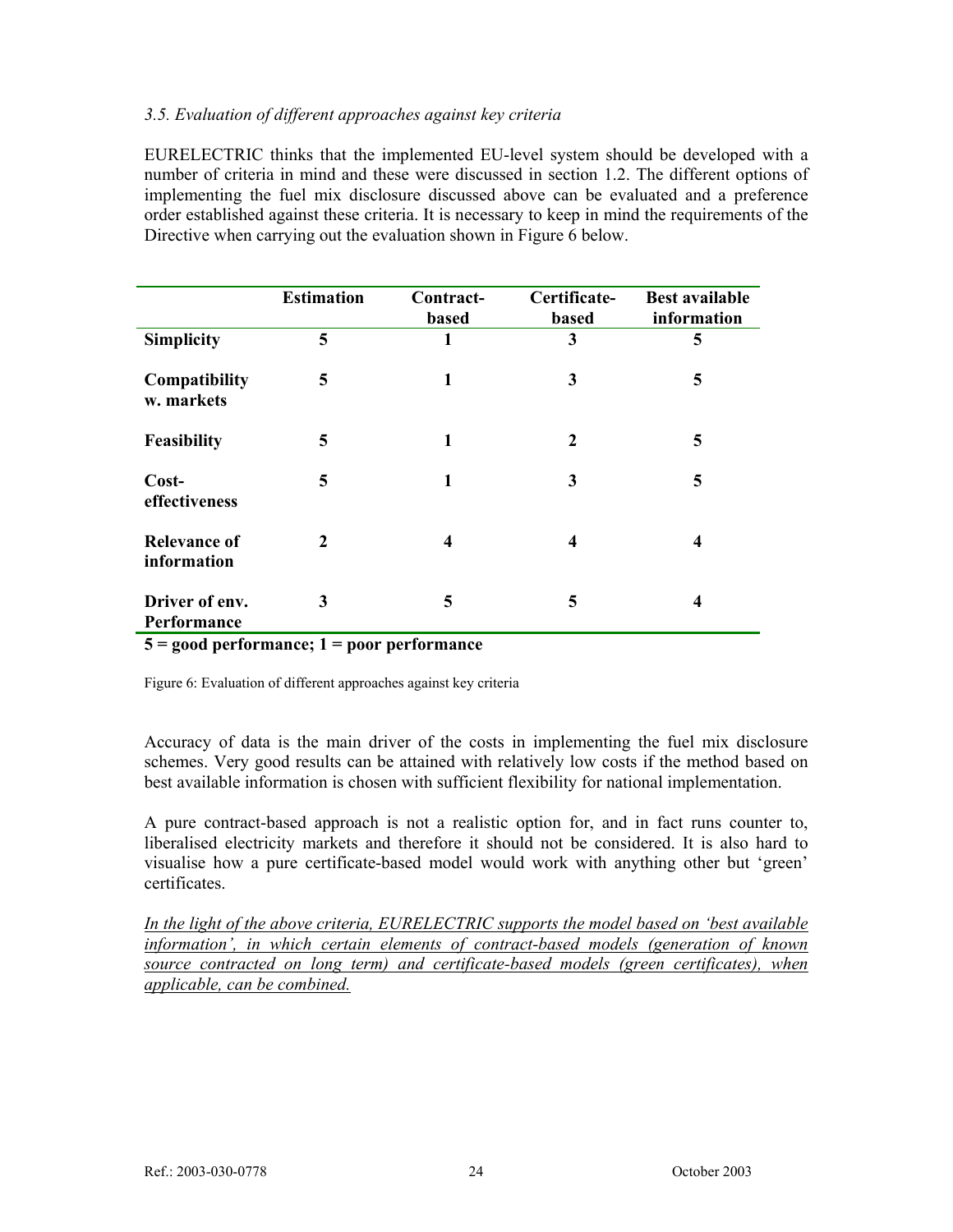# **4. Practical considerations for implementation**

EURELECTRIC agrees that customers should have access to information on the fuel mix. This was clearly stated in EURELECTRIC's Position Paper of April 2002 *Latest Developments on the Draft Electricity Directive*.

We recognise that this is one of the factors customers may want to take into consideration when purchasing electricity. At the same time however, EURELECTRIC believes that any proposal must be feasible and reasonable, and not involve excessive costs to industry and the consumers**.** 

In the following sections EURELECTRIC presents a number of practical considerations for implementation of the fuel mix disclosure provisions. The following approach will ensure compliance with the requirements of the directive, while at the same time it allows companies to go beyond the legal requirements.

### *4.1 How to derive the fuel mix information*

### 4.1.1 The system to derive the information must be simple and practical

Fuel mix disclosure should be based on 'best available information', derived and collected in a feasible and cost effective way. In the short term, we believe that in a simple model the suppliers provide the information in section 3.4.

In the case of long term purchase contracts, the supplier will rely on information provided by the generator (based for example on the generator's overall fuel mix of the preceding year or other verifiable figures). For the power purchased through power exchanges or other traded markets, the supplier can refer to a national or regional generation mix provided either by the power exchange (in some cases) or by the TSO (in large majority of cases).

In the longer-term alternative models currently being developed in different markets might be appropriate for widespread adoption. Furthermore, this option establishes a degree of harmonisation across member states.

#### 4.1.2 The information should refer to the previous calendar year

The reference in the new Directive to information from the 'previous year' allows room for interpretation of time-scales. It would be best if the fuel mix information is updated once a year and the figures of the previous calendar year (i.e. between the 1 January and 31 December) are given. The companies may then decide how often to disclose this information, once a year being the Directive requirement. The first full reference year could be 2003, *provided that a method based on 'best available information' is employed.* In fact, this is the sole method which can ensure implementation by 1 July 2004. Companies should be required to update their fuel mix information on the 1 July of the following year at the latest.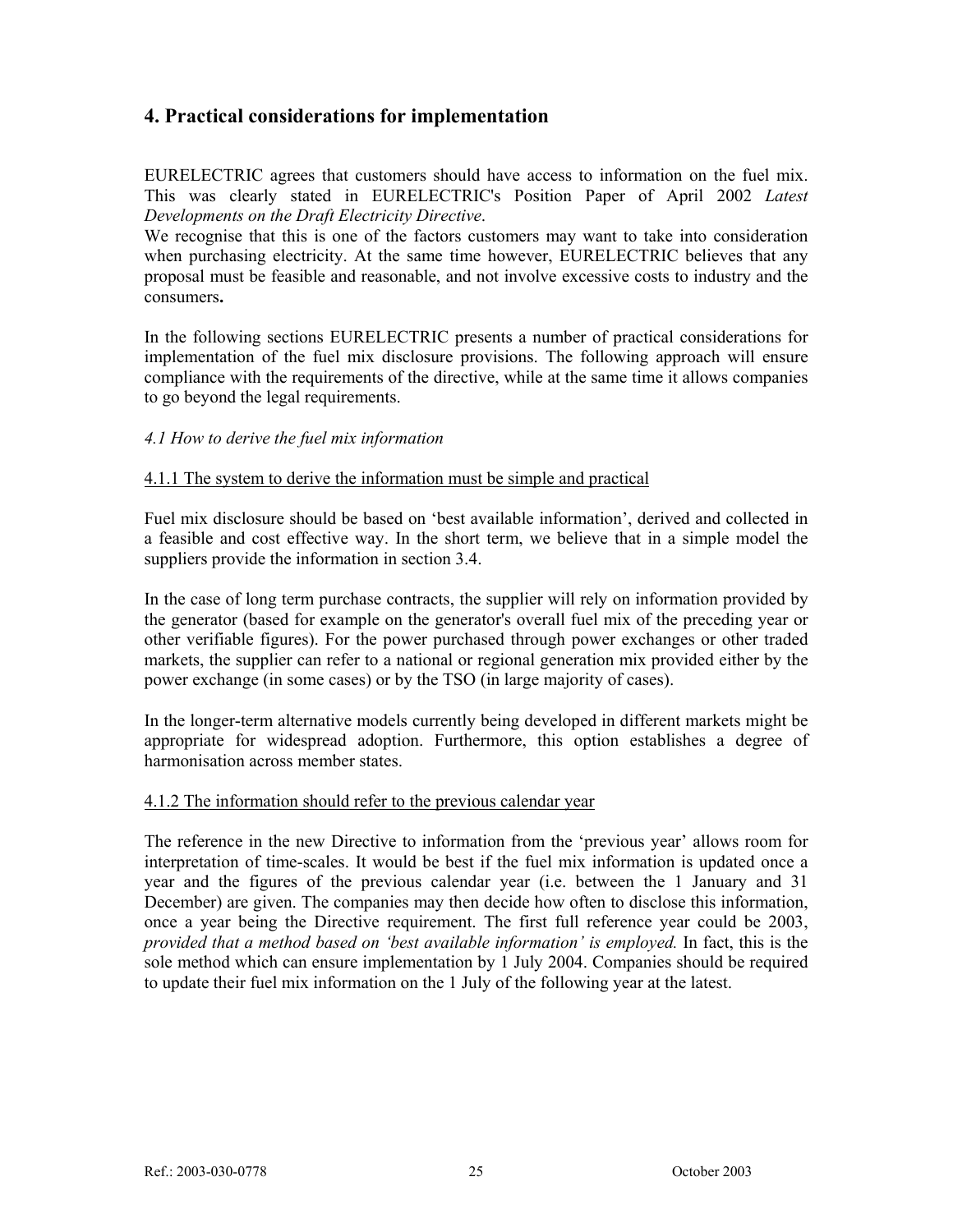### 4.1.3 The mandated portfolio fuel mix provision must allow product-based disclosure

Various types of differentiated electricity products are already being marketed and sold by numerous supplies all over Europe. These products are constantly developing and give customers the possibility to choose for example eco-labelled electricity and pay the associated 'green' premium. It is vital that the mandated fuel mix disclosure, which will refer to the supplier's overall (portfolio) mix, does not hamper the existence or development of product differentiation or product certification.

### *4.2 How to present the fuel mix information*

### 4.2.1 The list of generic primary fuels

Suppliers should present fuel mix disclosure with a breakdown based on the below five generic classes of primary energy:

- renewables,
- natural gas,
- coal and other fossil fuels,
- nuclear,
- $\bullet$  other(s).

If customers ask for more detailed information, companies can move further and find their optimal approach in providing a breakdown of the various renewable and fossil fuel categories. This flexibility is needed to take account of differences between the various national fuel mixes.

#### 4.2.2 The Directive does not mandate harmonised labelling of electricity

As stated above, a model based on 'best available information' with a display of data based on five standard generic classes appears to be the best option and provides a degree of harmonisation across member states.

Further harmonisation across Europe is not necessary at this time - indeed harmonisation of 'labels', for example, would have more disadvantages than benefits. First of all, the Directive does not mandate harmonised solutions, but leaves the actual design of the information disclosure to subsidiarity. Secondly, it is not clear how consumers at the EU-level would benefit from harmonised display of this information. As long as consumers do not have the needed 'mobility of choice' in electricity markets that are on the whole, national in nature, uniform labelling makes no sense. This could eventually be debated at the national level but in the first stages of implementation the design of the 'label' should be left to companies.

It must be noted however that various electricity labels already exist; for example companies are marketing eco-labelled electricity. This is however a different development and should not be hampered by the implementation of the new Directive. In the long term, compatibility of national schemes is a reasonable goal, in order to enable cross-border trade.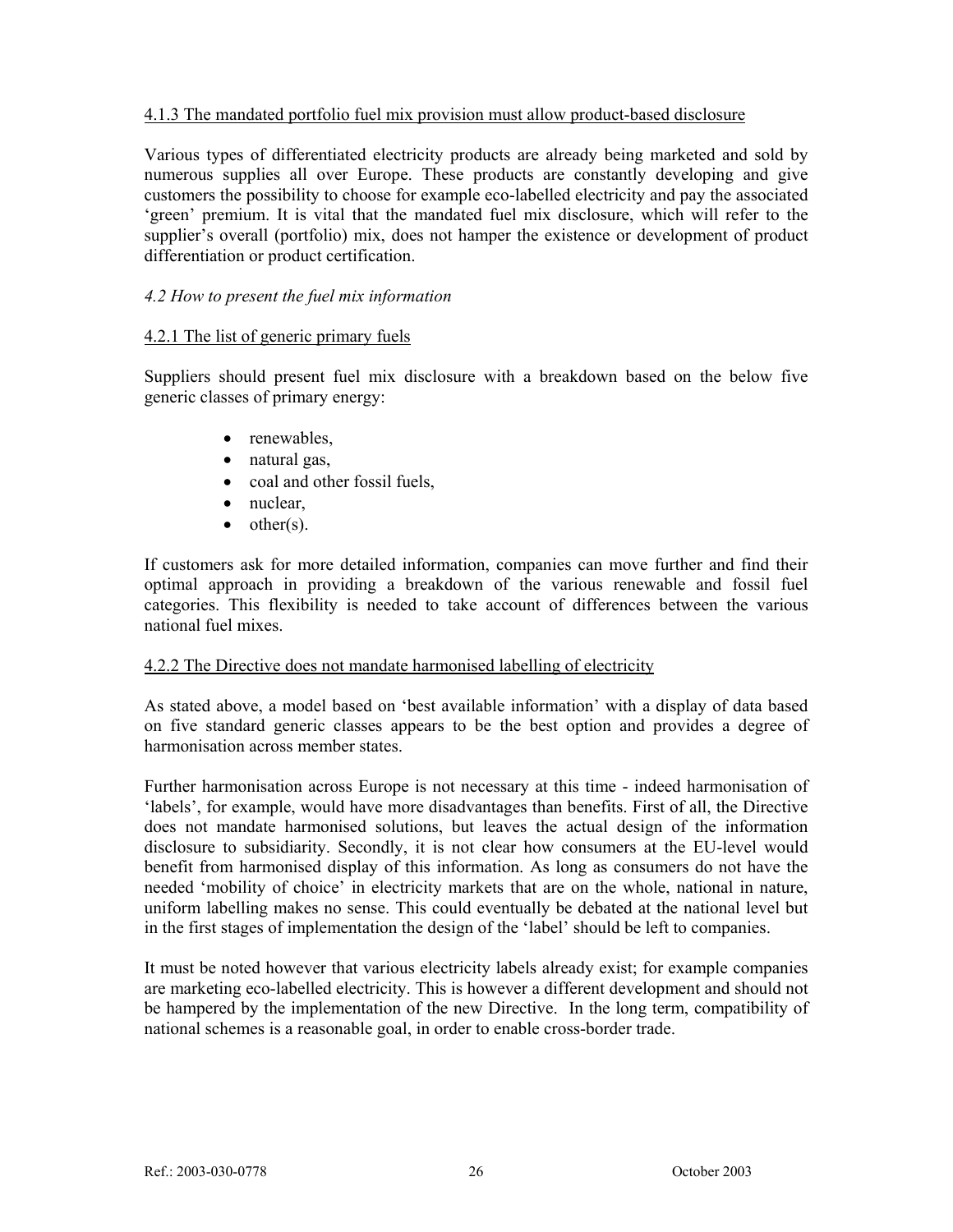# 4.2.3 Fuel mix information can be given on the bill or on a separate leaflet

There are different ways of displaying the information mandated by the directive. The practical choice is between displaying the information on bills or on separate leaflets sent with the bills to the final consumer. There is no uniform approach to displaying the information. Bills, separate leaflets or both should be accepted, as long as the information is consistent with the requirements of the directive and subsequent national laws.

#### 4.2.4 Fuel mix information should be given once a year

The frequency of disclosing information can vary but once a year is a sufficient mandatory requirement. If companies wish to send information more frequently, they should be free to do so.

#### 4.2.5 The way of presenting fuel mix information must be clear but can vary

Suppliers should be required to present the fuel mix information in a clear way, so customers can easily read and understand the information provided. Whether the information is shown in pie charts, tables or in simple text should be left to the companies to decide, as long as they disclose the required information. In general, text and tables are easier to implement than charts. Redesigning bills is potentially costly and this should be taken into account when implementing the fuel mix disclosure provision.

# *4.3 How to verify the fuel mix information disclosed*

#### 4.3.1 Verification must be based on ex-post tests

It would be unnecessarily burdensome to verify the information that companies aim to disclose *ex-ante*. Member states must have the resources to check and comment on the information disclosed by the supplier *ex-post*, if complaints arise.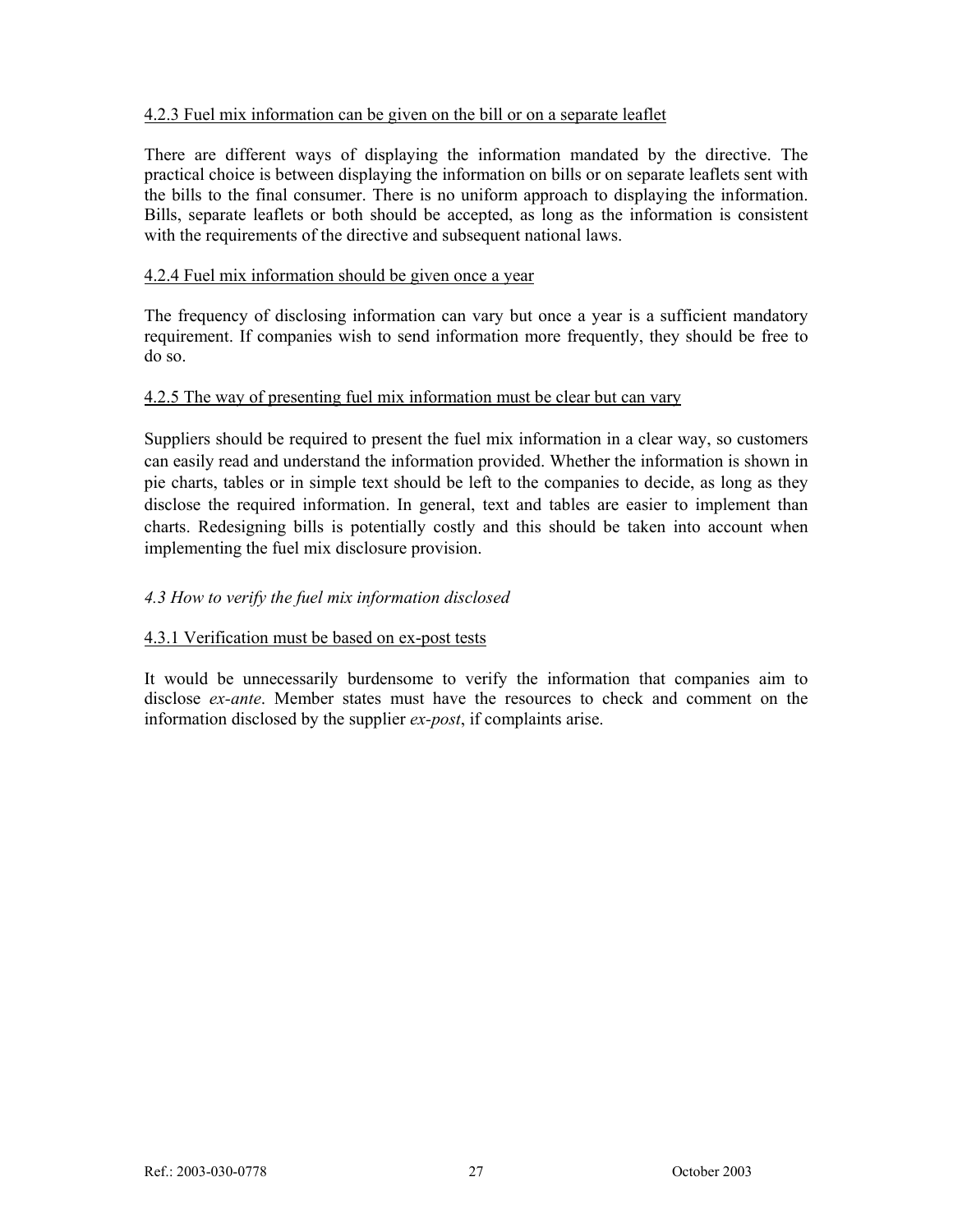# **Appendix 1. Relevant parts of the final text of the new Electricity Directive 2003/54/EC**

# **Recital 25**

The Commission has indicated its intention to take initiatives especially as regards the scope of the labelling provision and notably on the manner in which the information on the environmental impact in terms of at least emissions of CO2 and the radioactive waste resulting from electricity production from different energy sources, could be made available in a transparent, easily accessible and comparable manner throughout the European Union and on the manner in which the measures taken in the Member States to control the accuracy of the information provided by suppliers could be streamlined.

### **Article 3.6**

6. Member States shall ensure that electricity suppliers specify in or with the bills and in promotional materials made available to final customers:

(a) the contribution of each energy source to the overall fuel mix of the supplier over the preceding year;

(b) at least the reference to existing reference sources, such as web-pages, where information on the environmental impact, in terms of at least emissions of CO2 and the radioactive waste resulting from the electricity produced by the overall fuel mix of the supplier over the preceding year is publicly available.

With respect to electricity obtained via an electricity exchange or imported from an undertaking situated outside the Community, aggregate figures provided by the exchange or the undertaking in question over the preceding year may be used.

Member States shall take the necessary measures to ensure that the information provided by suppliers to their customers pusuant to this Article is reliable.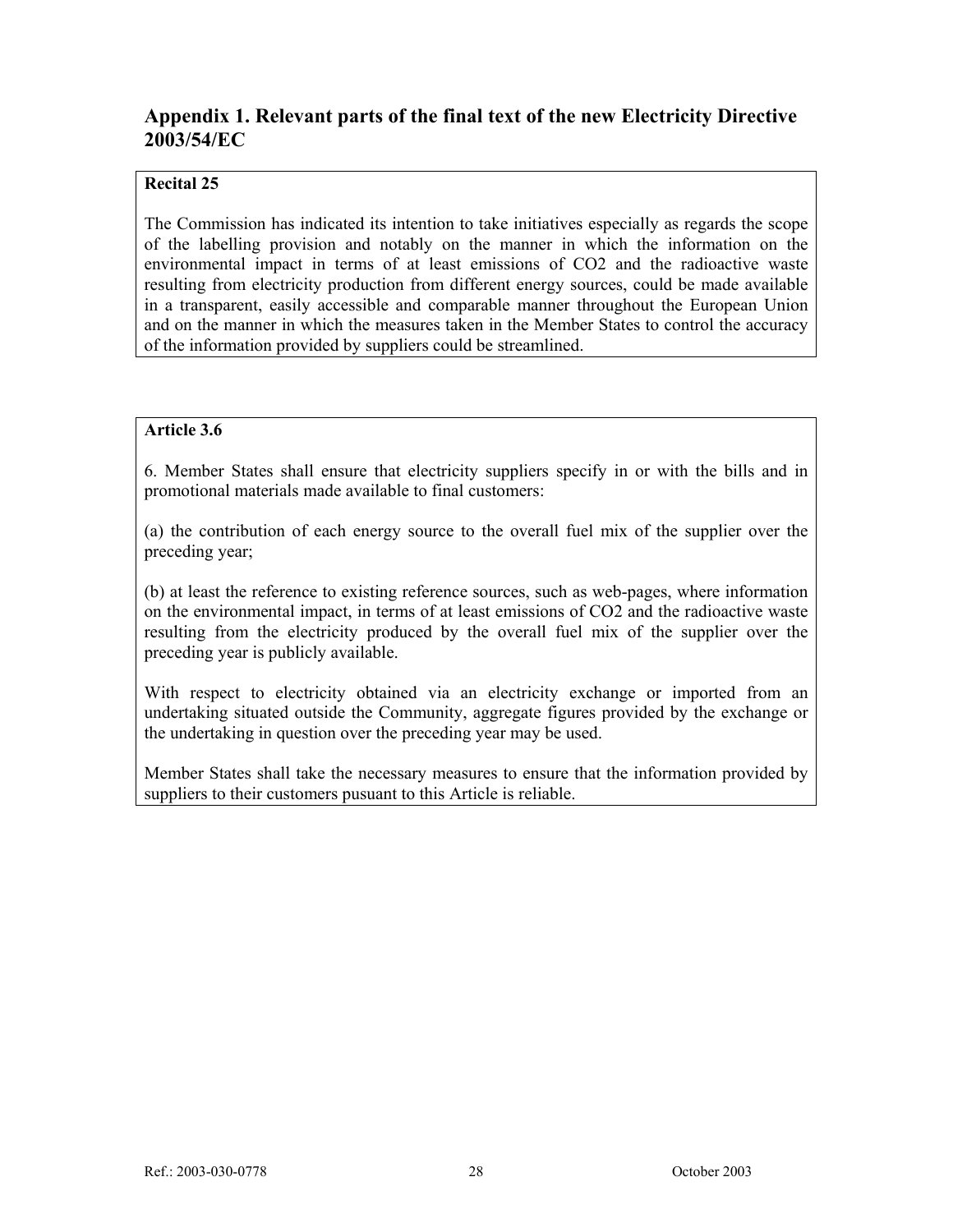### **Article 28**

1. The Commission shall monitor and review the application of this Directive and submit an overall progress report to the European Parliament and the Council before the end of the first year following the entry into force of this Directive, and thereafter on an annual basis. The report shall cover at least:

\*\*\*

(h) the manner in which Member States have implemented in practice the requirements regarding energy labelling contained in Article 3(6), and the manner in which any Commission Recommendations on this issue have been taken into account.

Where appropriate, this report may include recommendations especially as regards the scope and modalities of labelling provisions including e.g. the way in which reference is made to existing reference sources and the content of these sources, and notably on the manner in which the information on the environmental impact in terms of at least emissions of CO2 and the radioactive waste resulting from the electricity production from different energy sources could be made available in a transparent, easily accessible and comparable manner throughout the European Union and on the manner in which the measures taken by the Member States to control the accuracy of the information provided by suppliers could be streamlined, and measures to counteract negative effects of market dominance and market concentration.